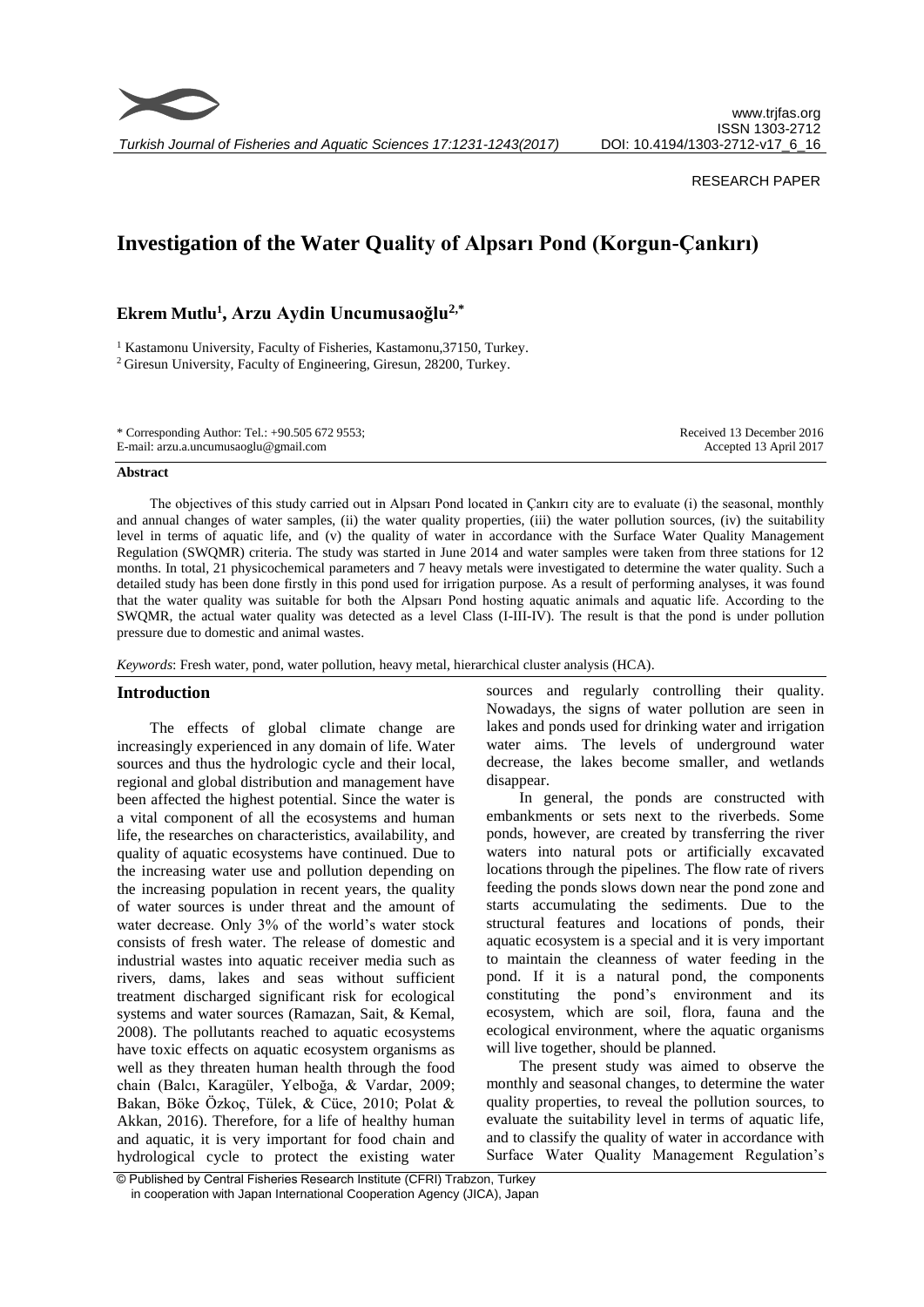1232 *E. Mutlu and A. A. Uncumusaoğlu / Turk. J. Fish. Aquat. Sci. 17: 1231-1243 (2017)*

(SWQMR) Inland Surface Water Classes criteria. In addition, statistical methods have been used to make the interpretation of relations and interrelationships easier. In accordance with this purpose, the use of different multivariate statistical techniques such as Pearson's correlation, Hierarchical Cluster Analysis (HCA), and One-way ANOVA provide more information related to ecological status and the water quality of this study area.

# **Material and Methods**

#### **Sample Location and Sampling**

Alpsarı Pond is located within the borders of the Alpsarı village in Çankırı city; it is 21 km away to Çankırı and 155 km to Ankara, has 22.7 ha surface area, the deepest point of the pond is 25 m. With these features of it, this pond is the largest pond of its region. The altitude of Alpsarı Pond is 890 m. Precipitation, snow waters, and Galat Stream feed the pond. Because of the visual quality of flora around the pond, the location is widely used as a recreational area by the community for Çankırı. Its neighbors, as well as irrigate the agricultural lands around the pond. In pond, there are *Cyprinus carpio* (carp) and *Silurus glanis* (catfish) fishes.

In this study, the sampling stations (3 stations) were determined considering the factors such as facilities, hydrological status of the pond, distance to the streams, and sampling points. (Table 1, Figure 1)

**Table 1.** Coordinates of sampling stations

Warm climate conditions dominate the region of Alpsarı Pond, and significant level of raining is observed. Even in most draught months, there is a high level of raining. The study was performed on June 2014 - May 2015, and samples were collected monthly during 12 months. Samples were collected in 2.5 L plastic bottles. For the analysis of heavy metals, water samples were collected in 1-liter pre-cleaned (with 50% HNO<sub>3</sub> and then thrice with deionized water) polyethylene bottles and acidified with 10 ml concentrated HNO<sub>3</sub> per liter of wastewater. The collected samples were kept in ice bags while being transported to the laboratory and about 4°C until being analyzed.

#### **Determination of Physico-Chemical Parameters**

Among the physical parameters of water quality, water temperature, dissolved oxygen, salinity, and electrical conductivity were measured on-site using YSI 556 MPS model multi-meter. Other water quality parameters such as chemical oxygen demand, biological oxygen demand, total hardness, Variations of nitrite-nitrogen, nitrate-nitrogen, ammoniumnitrogen, total alkalinity, phosphate-phosphorus, sulfite, sulfate, chloride, calcium, magnesium, sodium, potassium was analyzed in a laboratory using standard method (APHA, 2012; Clesceri, Greenberg, Trussell, APHA, AWWA, & WPCF, 1989). The analyses of ferrous, lead, cadmium, zinc, nickel, copper and water samples were conducted by ICP-MS

| Station |                         | <b>Coordinate</b> |
|---------|-------------------------|-------------------|
|         | $40^{\circ}40'36.91''N$ | 33°30'10.44" E    |
|         | $40^{\circ}40'25.93"N$  | 33°30'20.75"E     |
|         | $40^{\circ}40'46.21"$ N | 33°30'28.05" E    |



Figure 1. Map of study area with sampling point locations.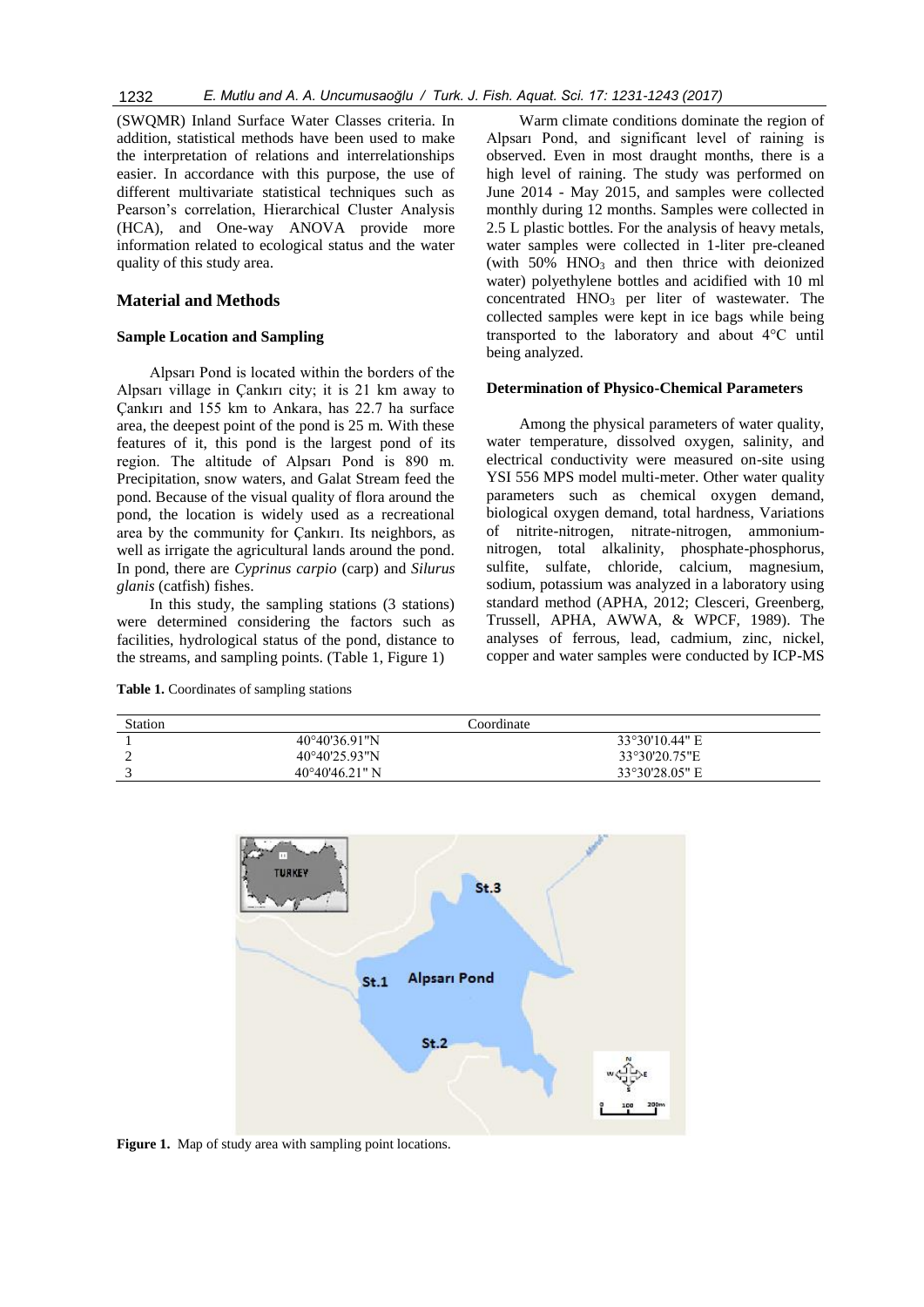device in the laboratory.

The creation of the calibration curve was made using the certified multi-element standard. An intermediate stock of 10 mg  $L^{-1}$  was prepared from the main stock solution and calibration curves were drawn from standard stocks of 5, 10, 20, 50, 100 and  $250 \mu g$  L<sup>-1</sup>. The samples were prepared in triplicate and analyzed as 10 readings in each parallel ICP-MS device. Blind sample prepared with 1% HNO<sub>3</sub> solution was taken 20 times and taken 3 times of standard slope and LOD (detection limit) and 10 times LOQ (determination limit) were determined (Şengül, 2016).

# **Statistical Analysis**

SPSS statistical package software was utilized for the statistical analysis of water analysis results. In order to determine if there are significant differences between mean values by the stations, months and seasonal, One-way ANOVA was employed and the level of significance was set to (0.01-0.05). The significance of differences between the mean values was tested using Tukey's multiple range tests. In order to determine the relationship between the physico-chemical parameters and Pearson's correlation was used. Additionally, multivariate analysis of the pond water quality data set was performed through Hierarchical Cluster Analysis (HCA) techniques (Liu, Lin, & Kuo, 2003). The pond water quality data were initially standardized by zscale transformation (Özdemir, 2016; Kannel, Lee, Kanel, & Khan, 2007).

#### **Result and Discussion**

The water samples were taken monthly from three stations. The mean values, standard error and minimum-maximum values for each of the stations are presented in Table 2 and Table 3.

According to the analysis results, regardless of difference of seasons and stations, the annual mean values of water quality parameters were found as dissolved oxygen (DO)  $(10.21 \pm 0.870 \text{ mg L}^{-1})$ , salinity (0.088±0.032 ‰), pH (8.782±0.247), water temperature (WT) (12.080±6.981 °C), electrical conductivity (EC)  $(312.70 \pm 50.612 \mu S \ cm^{-1}),$ suspended solid content (SSC)  $(6.392 \pm 2.921 \text{ mg L}^{-1})$ , chemical oxygen demand (COD) (6.175±8.552 mg L-<sup>1</sup>), biological oxygen demand (BOD<sub>5</sub>)  $(1.414\pm0.557$ mg  $L^{-1}$ ), chloride (Cl<sup>-</sup>) (6.726±1.216 mg  $L^{-1}$ ), phosphate  $(PO_4^3)$  $(0.373 \pm 0.178 \text{ mg } L^{-1})$ , sulfate  $(SO_4)$  $(88.492 \pm 16.644 \text{ mg } L^{-1})$ , sulfite  $(SO_3)$   $(0827 \pm 0.361$ mg L<sup>-1</sup>), sodium (Na<sup>+</sup>) (65.712±12.758 mg L<sup>-1</sup>), potassium  $(K^+)$  (13.136 $\pm$ 3.672 mg L<sup>-1</sup>), total hardness (TH)  $(346.27 \pm 22.083$  mg L<sup>-1</sup>), total alkalinity (TA)  $(442.68\pm510.96$  mg L<sup>-1</sup>),<br>(48.507±11.445 mg L<sup>-1</sup>),  $\rm(L^{-1})$ , magnesium  $(Mg^{2+})$  $(48.507\pm11.445$  mg L<sup>-1</sup>),<br>(57.010±15.394 mg L<sup>-1</sup>), calcium  $(Ca^{2+})$  $(57.010\pm15.394$  mg nitrite  $(NO<sub>2</sub>)$  $)(0.0031 \pm 0.0019$  mg L<sup>-1</sup>), nitrate - )  $(5.7097 \pm 3.105 \text{ mg } L^{-1}),$ ammonium  $\left( +\right)$  $(0.0005 \pm 0.0003$  mg L<sup>-1</sup>), ferrous  $(Fe^{2+})$  $(0.0014 \pm 0.0016 \text{ mg L}^{-1})$ , lead  $(Pb^{2+})$   $(0.531 \pm 0.572 \text{ µg})$ L<sup>-1</sup>), copper  $(Cu^{2+})$  (4.611 $\pm$ 3.751 µg L<sup>-1</sup>), cadmium  $(Cd^{2+})$   $(0.161 \pm 0.146 \text{ µg} L^{-1})$ , mercury  $(Hg^{2+})$  $(0.0068 \pm 0.0038 \text{ µg L}^{-1})$ , nickel  $(Ni^{2+})$   $(4.694 \pm 1.618 \text{ m})$  $\mu$ g L<sup>-1</sup>) and zinc (Zn<sup>2+</sup>)(15.361±6.825  $\mu$ g L<sup>-1</sup>).

In this study, no statistically significant difference was found between the mean values of the stations (P>0.05) and seasonal and monthly mean values were determined (Tables 2 and 3).

The DO that is important for water quality and aquatic life is inversely proportional to the water temperature (Yılmaz Öztürk and Akköz, 2014). The DO level of Alpsarı Pond range from 8.65 to 11.59 mg  $L^{-1}$  (Table 2 and 3). The lowest DO level was observed at Station 1 in September, while the highest level was found at Station 2 in May. Considering all of the months, it was found that mean values of January and December are similar to those of November and August, while other months differ in terms of the mean level of DO (Tables 2 and 3). The seasonal mean values of summer and winter were found to be similar (Table 3). This value was found to be lower than the Yayladağ pond and higher than the Samandağ-Karamanlı pond (Mutlu and Tepe, 2014; Tepe, Mutlu, Ateş, & Başusta, 2004). When DO is analyzed by using the Pearson correlation method (Table 4); DO is in negative significant relationship at P<0.05 with salinity ( $r = -0.715$ ), WT ( $r = -0.544$ ), EC  $(r = -0.861)$  and SSC  $(r = -0.767)$ . Moreover, it is in a positive significant relationship with Na  $(r = 0.692)$ , K ( $r = 0.523$ ) and NO<sub>3</sub> ( $r = -0.543$ ). For aquatic life, the DO level of inland waters must be not lower than 5 mg L-1 (Atay & Pulatsü, 2000; SWQMR, 2015). It was concluded that this pond is suitable for aquatic life. According to the inland water classification criteria of SWQMR, this pond is Class I ( $> 8$  mg L<sup>-1</sup>) in terms of the DO, which means it is clean water (SWQMR, 2015).

Since the fresh waters are also used for irrigation in addition to the drinking water needs, salinity is a very important factor. Salinity alters the chemical and physical properties of soil and water, increases the osmotic pressure, and has toxic and physiological effects on plants. The salinity level of Alpsarı Pond changes between 0.09 and 0.15. The lowest level of salinity was observed at Station 2 in February, while the highest level was found in October (Table 2, and 3). This value range is similar to the Kemeriz Dam Lake but it is higher than Karamanlı Pond (Mutlu & Demir, 2016; Tepe *et al.*, 2004). The Pearson Correlation table shows a positive very strong correlation salinity between the WT  $(r = 0.923)$ , BOD<sub>5</sub> (r = 0.804), Cl (r = 0.838), pH (r = 0.714), TH  $(r = 0.715)$ , TA  $(r = 0.762)$  and Mg  $(r = 0.733)$  (Table 4). Since the salinity of the pond is low as expected from the fresh waters and it is suitable for aquatic life.

pH (Taş, 2006), which is the indicator of the acidity of waters, is one of the factors influencing the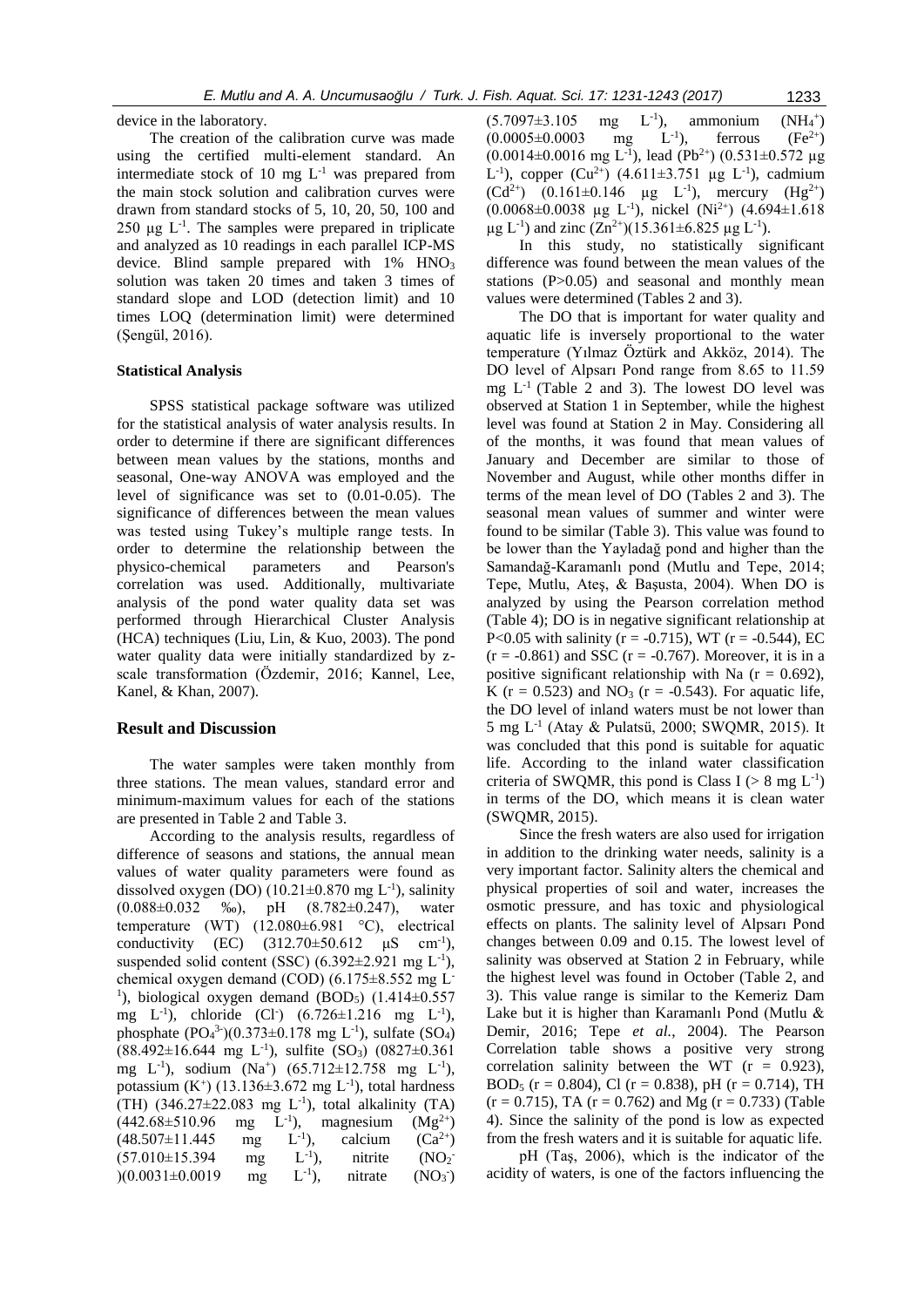| DO(mg/L)<br>10.198±0.8981<br>10.231±0.8940<br>$10.21 \pm 0.8941$<br>8.65-11.55<br>8.69-11.59<br>8.67-11.56<br>Salinity(%o)<br>$0.093 \pm 0.033$<br>$0.082 \pm 0.032$<br>$0.09 \pm 0.0321$<br>$0.05 - 0.15$<br>$0.04 - 0.14$<br>$0.05 - 0.15$<br>pH<br>$8.738 \pm 0.368$<br>$8.794 \pm 0.165$<br>$8.813 \pm 0.169$<br>7.68-9.1<br>8.58-9.07<br>8.59-9.09<br>$WT(C^{\circ})$<br>$12.2 \pm 7.1981$<br>11.991±7.1587<br>12.05±7.2096<br>$2.6 - 21.5$<br>$2.6 - 21.4$<br>$2.5 - 21.4$<br>$EC (\mu S/cm)$<br>314.5±52.264<br>310.62±52.109<br>313.00 ± 51.914<br>248.36-391.5<br>246.9-388.56<br>247.54-390.88<br>SSC (mg/L)<br>$6.42 \pm 3.017$<br>$6.378 \pm 3.003$<br>$6.378 \pm 3.004$<br>3.12-11.5<br>3.1-11.48<br>3.08-11.44<br>$COD$ (mg/L)<br>$4.822 \pm 1.397$<br>4.795±1.393<br>4.742±1.388<br>3.06-7.64<br>3.02-7.58<br>$3 - 7.52$<br>BOD <sub>5</sub> (mg/L)<br>$1.446 \pm 0.578$<br>$1.42 \pm 0.576$<br>$1.377 \pm 0.566$<br>$0.64 - 2.18$<br>$0.62 - 2.14$<br>$0.6 - 2.06$<br>$Cl^{-} (mg/L)$<br>$6.763 \pm 1.2523$<br>$6.727 \pm 1.2601$<br>$6.693 \pm 1.2420$<br>4.98-7.9<br>5.02-7.96<br>4.96-7.94<br>$PO_4$ (mg/L)<br>$0.378 \pm 0.1676$<br>$0.355 \pm 0.2048$<br>$0.388 \pm 0.1727$<br>0-0.724<br>0.197-0.72<br>0.196-0.712<br>$SO_4^{2-}$ (mg/L)<br>86.275±9.756<br>93.855±25.649<br>85.348±8.994<br>70.92-104.3<br>74.9-170.88<br>70.82-100.92<br>SO <sub>3</sub> <sup>2</sup> (mg/L)<br>3.1216±0.3817<br>3.0766±0.3641<br>$3.05 \pm 0.3655$<br>2.5-3.84<br>2.46-3.7<br>2.42-3.72<br>65.615±13.117<br>Na (mg/L)<br>65.99±13.221<br>65.533±13.073<br>53.16-90.56<br>53.12-90.5<br>53.08-90.48<br>$K$ (mg/L)<br>13.265±3.895<br>$13.068 \pm 3.810$<br>$13.076 \pm 3.632$<br>9.76-20.18<br>9.78-21.5<br>9.72-21.44<br>T.Hard. (mg/L)<br>347.21±22.773<br>345.39±22.739<br>346.20±22.675<br>316.88-377.5<br>315.26-375.22<br>316.6-376.48<br>T.Alka. (mg/L)<br>358,35±21,77<br>356,08±21,66<br>357,07±22,03<br>328, 32-387, 12<br>326,50-385,66<br>327, 28-386, 82<br>$Mg$ (mg/L)<br>48.56±11.785<br>48.5±11.785<br>48.461±11.789<br>30.9-63.88<br>30.8-63.76<br>30.84-63.82<br>Ca (mg/L)<br>59.006±12.275<br>53.393±20.741<br>58.631±12.314<br>36.88-76.26<br>$0-76.14$<br>36.64-76.06<br>NO <sub>2</sub> (mg/L)<br>$0.0036 \pm 0.0019$<br>$0.0030\pm0.0020$<br>$0.0028 \pm 0.0019$<br>0.0003-0.0058<br>0.0002-0.0056<br>0.0004-0.006<br>5.7433±3.2043<br>5.7366±3.2417<br>$5.6491 \pm 3.1441$<br>NO <sub>3</sub> (mg/L)<br>2.32-13.74<br>2.28-13.7<br>2.31-13.56<br>$0.0006 \pm 0.0003$<br>$0.0005 \pm 0.0003$<br>$0.0004 \pm 0.0002$<br>$NH_4$ (mg/L)<br>$0 - 0.0009$<br>0-0.0013<br>$0 - 0.0011$<br>$0.0019 \pm 0.0019$<br>$0.0013 \pm 0.0016$<br>$0.0011 \pm 0.0014$<br>$Fe2+ (mg/L)$<br>$0 - 0.006$<br>$0 - 0.005$<br>$0 - 0.004$<br>$0.608 \pm 0.6258$<br>$0.533 \pm 0.6020$<br>$0.45 \pm 0.5231$<br>Pb $(\mu g/L)$<br>$0-1.8$<br>$0-1.7$<br>$0-1.5$<br>5.166±4.086<br>$4.75 \pm 3.910$<br>3.916±3.449<br>Cu (µg/L)<br>$0-14$<br>$0 - 13$<br>$0 - 11$<br>$0.191 \pm 0.1443$<br>$0.175 \pm 0.1544$<br>$0.117 \pm 0.1403$<br>$Cd$ ( $\mu g/L$ )<br>$0 - 0.5$<br>$0 - 0.5$<br>$0 - 0.4$<br>$0.0073 \pm 0.0040$<br>$0.007 \pm 0.0039$<br>$0.0060 \pm 0.0036$<br>$Hg(\mu g/L)$<br>$0.002 - 0.015$<br>$0.002 - 0.015$<br>$0.001 - 0.013$<br>$5.25 \pm 1.658$<br>$4.583 \pm 1.621$<br>$4.25 \pm 1.544$<br>Ni (µg/L)<br>$2 - 8$<br>$2 - 8$<br>$2 - 7$<br>$16 \pm 7.0064$<br>15.583±7.0769<br>14.5±6.9084<br>$Zn (\mu g/L)$<br>$7 - 30$<br>$7-29$<br>$6 - 27$ | St.1 | $\overline{\text{St.2}}$ | St.3 |
|------------------------------------------------------------------------------------------------------------------------------------------------------------------------------------------------------------------------------------------------------------------------------------------------------------------------------------------------------------------------------------------------------------------------------------------------------------------------------------------------------------------------------------------------------------------------------------------------------------------------------------------------------------------------------------------------------------------------------------------------------------------------------------------------------------------------------------------------------------------------------------------------------------------------------------------------------------------------------------------------------------------------------------------------------------------------------------------------------------------------------------------------------------------------------------------------------------------------------------------------------------------------------------------------------------------------------------------------------------------------------------------------------------------------------------------------------------------------------------------------------------------------------------------------------------------------------------------------------------------------------------------------------------------------------------------------------------------------------------------------------------------------------------------------------------------------------------------------------------------------------------------------------------------------------------------------------------------------------------------------------------------------------------------------------------------------------------------------------------------------------------------------------------------------------------------------------------------------------------------------------------------------------------------------------------------------------------------------------------------------------------------------------------------------------------------------------------------------------------------------------------------------------------------------------------------------------------------------------------------------------------------------------------------------------------------------------------------------------------------------------------------------------------------------------------------------------------------------------------------------------------------------------------------------------------------------------------------------------------------------------------------------------------------------------------------------------------------------------------------------------------------------------------------------------------------------------------------------------------------------------------------------------------------------------------------------------------------------------------------------------------------------------------------------------------------------------------------------|------|--------------------------|------|
|                                                                                                                                                                                                                                                                                                                                                                                                                                                                                                                                                                                                                                                                                                                                                                                                                                                                                                                                                                                                                                                                                                                                                                                                                                                                                                                                                                                                                                                                                                                                                                                                                                                                                                                                                                                                                                                                                                                                                                                                                                                                                                                                                                                                                                                                                                                                                                                                                                                                                                                                                                                                                                                                                                                                                                                                                                                                                                                                                                                                                                                                                                                                                                                                                                                                                                                                                                                                                                                                        |      |                          |      |
|                                                                                                                                                                                                                                                                                                                                                                                                                                                                                                                                                                                                                                                                                                                                                                                                                                                                                                                                                                                                                                                                                                                                                                                                                                                                                                                                                                                                                                                                                                                                                                                                                                                                                                                                                                                                                                                                                                                                                                                                                                                                                                                                                                                                                                                                                                                                                                                                                                                                                                                                                                                                                                                                                                                                                                                                                                                                                                                                                                                                                                                                                                                                                                                                                                                                                                                                                                                                                                                                        |      |                          |      |
|                                                                                                                                                                                                                                                                                                                                                                                                                                                                                                                                                                                                                                                                                                                                                                                                                                                                                                                                                                                                                                                                                                                                                                                                                                                                                                                                                                                                                                                                                                                                                                                                                                                                                                                                                                                                                                                                                                                                                                                                                                                                                                                                                                                                                                                                                                                                                                                                                                                                                                                                                                                                                                                                                                                                                                                                                                                                                                                                                                                                                                                                                                                                                                                                                                                                                                                                                                                                                                                                        |      |                          |      |
|                                                                                                                                                                                                                                                                                                                                                                                                                                                                                                                                                                                                                                                                                                                                                                                                                                                                                                                                                                                                                                                                                                                                                                                                                                                                                                                                                                                                                                                                                                                                                                                                                                                                                                                                                                                                                                                                                                                                                                                                                                                                                                                                                                                                                                                                                                                                                                                                                                                                                                                                                                                                                                                                                                                                                                                                                                                                                                                                                                                                                                                                                                                                                                                                                                                                                                                                                                                                                                                                        |      |                          |      |
|                                                                                                                                                                                                                                                                                                                                                                                                                                                                                                                                                                                                                                                                                                                                                                                                                                                                                                                                                                                                                                                                                                                                                                                                                                                                                                                                                                                                                                                                                                                                                                                                                                                                                                                                                                                                                                                                                                                                                                                                                                                                                                                                                                                                                                                                                                                                                                                                                                                                                                                                                                                                                                                                                                                                                                                                                                                                                                                                                                                                                                                                                                                                                                                                                                                                                                                                                                                                                                                                        |      |                          |      |
|                                                                                                                                                                                                                                                                                                                                                                                                                                                                                                                                                                                                                                                                                                                                                                                                                                                                                                                                                                                                                                                                                                                                                                                                                                                                                                                                                                                                                                                                                                                                                                                                                                                                                                                                                                                                                                                                                                                                                                                                                                                                                                                                                                                                                                                                                                                                                                                                                                                                                                                                                                                                                                                                                                                                                                                                                                                                                                                                                                                                                                                                                                                                                                                                                                                                                                                                                                                                                                                                        |      |                          |      |
|                                                                                                                                                                                                                                                                                                                                                                                                                                                                                                                                                                                                                                                                                                                                                                                                                                                                                                                                                                                                                                                                                                                                                                                                                                                                                                                                                                                                                                                                                                                                                                                                                                                                                                                                                                                                                                                                                                                                                                                                                                                                                                                                                                                                                                                                                                                                                                                                                                                                                                                                                                                                                                                                                                                                                                                                                                                                                                                                                                                                                                                                                                                                                                                                                                                                                                                                                                                                                                                                        |      |                          |      |
|                                                                                                                                                                                                                                                                                                                                                                                                                                                                                                                                                                                                                                                                                                                                                                                                                                                                                                                                                                                                                                                                                                                                                                                                                                                                                                                                                                                                                                                                                                                                                                                                                                                                                                                                                                                                                                                                                                                                                                                                                                                                                                                                                                                                                                                                                                                                                                                                                                                                                                                                                                                                                                                                                                                                                                                                                                                                                                                                                                                                                                                                                                                                                                                                                                                                                                                                                                                                                                                                        |      |                          |      |
|                                                                                                                                                                                                                                                                                                                                                                                                                                                                                                                                                                                                                                                                                                                                                                                                                                                                                                                                                                                                                                                                                                                                                                                                                                                                                                                                                                                                                                                                                                                                                                                                                                                                                                                                                                                                                                                                                                                                                                                                                                                                                                                                                                                                                                                                                                                                                                                                                                                                                                                                                                                                                                                                                                                                                                                                                                                                                                                                                                                                                                                                                                                                                                                                                                                                                                                                                                                                                                                                        |      |                          |      |
|                                                                                                                                                                                                                                                                                                                                                                                                                                                                                                                                                                                                                                                                                                                                                                                                                                                                                                                                                                                                                                                                                                                                                                                                                                                                                                                                                                                                                                                                                                                                                                                                                                                                                                                                                                                                                                                                                                                                                                                                                                                                                                                                                                                                                                                                                                                                                                                                                                                                                                                                                                                                                                                                                                                                                                                                                                                                                                                                                                                                                                                                                                                                                                                                                                                                                                                                                                                                                                                                        |      |                          |      |
|                                                                                                                                                                                                                                                                                                                                                                                                                                                                                                                                                                                                                                                                                                                                                                                                                                                                                                                                                                                                                                                                                                                                                                                                                                                                                                                                                                                                                                                                                                                                                                                                                                                                                                                                                                                                                                                                                                                                                                                                                                                                                                                                                                                                                                                                                                                                                                                                                                                                                                                                                                                                                                                                                                                                                                                                                                                                                                                                                                                                                                                                                                                                                                                                                                                                                                                                                                                                                                                                        |      |                          |      |
|                                                                                                                                                                                                                                                                                                                                                                                                                                                                                                                                                                                                                                                                                                                                                                                                                                                                                                                                                                                                                                                                                                                                                                                                                                                                                                                                                                                                                                                                                                                                                                                                                                                                                                                                                                                                                                                                                                                                                                                                                                                                                                                                                                                                                                                                                                                                                                                                                                                                                                                                                                                                                                                                                                                                                                                                                                                                                                                                                                                                                                                                                                                                                                                                                                                                                                                                                                                                                                                                        |      |                          |      |
|                                                                                                                                                                                                                                                                                                                                                                                                                                                                                                                                                                                                                                                                                                                                                                                                                                                                                                                                                                                                                                                                                                                                                                                                                                                                                                                                                                                                                                                                                                                                                                                                                                                                                                                                                                                                                                                                                                                                                                                                                                                                                                                                                                                                                                                                                                                                                                                                                                                                                                                                                                                                                                                                                                                                                                                                                                                                                                                                                                                                                                                                                                                                                                                                                                                                                                                                                                                                                                                                        |      |                          |      |
|                                                                                                                                                                                                                                                                                                                                                                                                                                                                                                                                                                                                                                                                                                                                                                                                                                                                                                                                                                                                                                                                                                                                                                                                                                                                                                                                                                                                                                                                                                                                                                                                                                                                                                                                                                                                                                                                                                                                                                                                                                                                                                                                                                                                                                                                                                                                                                                                                                                                                                                                                                                                                                                                                                                                                                                                                                                                                                                                                                                                                                                                                                                                                                                                                                                                                                                                                                                                                                                                        |      |                          |      |
|                                                                                                                                                                                                                                                                                                                                                                                                                                                                                                                                                                                                                                                                                                                                                                                                                                                                                                                                                                                                                                                                                                                                                                                                                                                                                                                                                                                                                                                                                                                                                                                                                                                                                                                                                                                                                                                                                                                                                                                                                                                                                                                                                                                                                                                                                                                                                                                                                                                                                                                                                                                                                                                                                                                                                                                                                                                                                                                                                                                                                                                                                                                                                                                                                                                                                                                                                                                                                                                                        |      |                          |      |
|                                                                                                                                                                                                                                                                                                                                                                                                                                                                                                                                                                                                                                                                                                                                                                                                                                                                                                                                                                                                                                                                                                                                                                                                                                                                                                                                                                                                                                                                                                                                                                                                                                                                                                                                                                                                                                                                                                                                                                                                                                                                                                                                                                                                                                                                                                                                                                                                                                                                                                                                                                                                                                                                                                                                                                                                                                                                                                                                                                                                                                                                                                                                                                                                                                                                                                                                                                                                                                                                        |      |                          |      |
|                                                                                                                                                                                                                                                                                                                                                                                                                                                                                                                                                                                                                                                                                                                                                                                                                                                                                                                                                                                                                                                                                                                                                                                                                                                                                                                                                                                                                                                                                                                                                                                                                                                                                                                                                                                                                                                                                                                                                                                                                                                                                                                                                                                                                                                                                                                                                                                                                                                                                                                                                                                                                                                                                                                                                                                                                                                                                                                                                                                                                                                                                                                                                                                                                                                                                                                                                                                                                                                                        |      |                          |      |
|                                                                                                                                                                                                                                                                                                                                                                                                                                                                                                                                                                                                                                                                                                                                                                                                                                                                                                                                                                                                                                                                                                                                                                                                                                                                                                                                                                                                                                                                                                                                                                                                                                                                                                                                                                                                                                                                                                                                                                                                                                                                                                                                                                                                                                                                                                                                                                                                                                                                                                                                                                                                                                                                                                                                                                                                                                                                                                                                                                                                                                                                                                                                                                                                                                                                                                                                                                                                                                                                        |      |                          |      |
|                                                                                                                                                                                                                                                                                                                                                                                                                                                                                                                                                                                                                                                                                                                                                                                                                                                                                                                                                                                                                                                                                                                                                                                                                                                                                                                                                                                                                                                                                                                                                                                                                                                                                                                                                                                                                                                                                                                                                                                                                                                                                                                                                                                                                                                                                                                                                                                                                                                                                                                                                                                                                                                                                                                                                                                                                                                                                                                                                                                                                                                                                                                                                                                                                                                                                                                                                                                                                                                                        |      |                          |      |
|                                                                                                                                                                                                                                                                                                                                                                                                                                                                                                                                                                                                                                                                                                                                                                                                                                                                                                                                                                                                                                                                                                                                                                                                                                                                                                                                                                                                                                                                                                                                                                                                                                                                                                                                                                                                                                                                                                                                                                                                                                                                                                                                                                                                                                                                                                                                                                                                                                                                                                                                                                                                                                                                                                                                                                                                                                                                                                                                                                                                                                                                                                                                                                                                                                                                                                                                                                                                                                                                        |      |                          |      |
|                                                                                                                                                                                                                                                                                                                                                                                                                                                                                                                                                                                                                                                                                                                                                                                                                                                                                                                                                                                                                                                                                                                                                                                                                                                                                                                                                                                                                                                                                                                                                                                                                                                                                                                                                                                                                                                                                                                                                                                                                                                                                                                                                                                                                                                                                                                                                                                                                                                                                                                                                                                                                                                                                                                                                                                                                                                                                                                                                                                                                                                                                                                                                                                                                                                                                                                                                                                                                                                                        |      |                          |      |
|                                                                                                                                                                                                                                                                                                                                                                                                                                                                                                                                                                                                                                                                                                                                                                                                                                                                                                                                                                                                                                                                                                                                                                                                                                                                                                                                                                                                                                                                                                                                                                                                                                                                                                                                                                                                                                                                                                                                                                                                                                                                                                                                                                                                                                                                                                                                                                                                                                                                                                                                                                                                                                                                                                                                                                                                                                                                                                                                                                                                                                                                                                                                                                                                                                                                                                                                                                                                                                                                        |      |                          |      |
|                                                                                                                                                                                                                                                                                                                                                                                                                                                                                                                                                                                                                                                                                                                                                                                                                                                                                                                                                                                                                                                                                                                                                                                                                                                                                                                                                                                                                                                                                                                                                                                                                                                                                                                                                                                                                                                                                                                                                                                                                                                                                                                                                                                                                                                                                                                                                                                                                                                                                                                                                                                                                                                                                                                                                                                                                                                                                                                                                                                                                                                                                                                                                                                                                                                                                                                                                                                                                                                                        |      |                          |      |
|                                                                                                                                                                                                                                                                                                                                                                                                                                                                                                                                                                                                                                                                                                                                                                                                                                                                                                                                                                                                                                                                                                                                                                                                                                                                                                                                                                                                                                                                                                                                                                                                                                                                                                                                                                                                                                                                                                                                                                                                                                                                                                                                                                                                                                                                                                                                                                                                                                                                                                                                                                                                                                                                                                                                                                                                                                                                                                                                                                                                                                                                                                                                                                                                                                                                                                                                                                                                                                                                        |      |                          |      |
|                                                                                                                                                                                                                                                                                                                                                                                                                                                                                                                                                                                                                                                                                                                                                                                                                                                                                                                                                                                                                                                                                                                                                                                                                                                                                                                                                                                                                                                                                                                                                                                                                                                                                                                                                                                                                                                                                                                                                                                                                                                                                                                                                                                                                                                                                                                                                                                                                                                                                                                                                                                                                                                                                                                                                                                                                                                                                                                                                                                                                                                                                                                                                                                                                                                                                                                                                                                                                                                                        |      |                          |      |
|                                                                                                                                                                                                                                                                                                                                                                                                                                                                                                                                                                                                                                                                                                                                                                                                                                                                                                                                                                                                                                                                                                                                                                                                                                                                                                                                                                                                                                                                                                                                                                                                                                                                                                                                                                                                                                                                                                                                                                                                                                                                                                                                                                                                                                                                                                                                                                                                                                                                                                                                                                                                                                                                                                                                                                                                                                                                                                                                                                                                                                                                                                                                                                                                                                                                                                                                                                                                                                                                        |      |                          |      |
|                                                                                                                                                                                                                                                                                                                                                                                                                                                                                                                                                                                                                                                                                                                                                                                                                                                                                                                                                                                                                                                                                                                                                                                                                                                                                                                                                                                                                                                                                                                                                                                                                                                                                                                                                                                                                                                                                                                                                                                                                                                                                                                                                                                                                                                                                                                                                                                                                                                                                                                                                                                                                                                                                                                                                                                                                                                                                                                                                                                                                                                                                                                                                                                                                                                                                                                                                                                                                                                                        |      |                          |      |
|                                                                                                                                                                                                                                                                                                                                                                                                                                                                                                                                                                                                                                                                                                                                                                                                                                                                                                                                                                                                                                                                                                                                                                                                                                                                                                                                                                                                                                                                                                                                                                                                                                                                                                                                                                                                                                                                                                                                                                                                                                                                                                                                                                                                                                                                                                                                                                                                                                                                                                                                                                                                                                                                                                                                                                                                                                                                                                                                                                                                                                                                                                                                                                                                                                                                                                                                                                                                                                                                        |      |                          |      |
|                                                                                                                                                                                                                                                                                                                                                                                                                                                                                                                                                                                                                                                                                                                                                                                                                                                                                                                                                                                                                                                                                                                                                                                                                                                                                                                                                                                                                                                                                                                                                                                                                                                                                                                                                                                                                                                                                                                                                                                                                                                                                                                                                                                                                                                                                                                                                                                                                                                                                                                                                                                                                                                                                                                                                                                                                                                                                                                                                                                                                                                                                                                                                                                                                                                                                                                                                                                                                                                                        |      |                          |      |
|                                                                                                                                                                                                                                                                                                                                                                                                                                                                                                                                                                                                                                                                                                                                                                                                                                                                                                                                                                                                                                                                                                                                                                                                                                                                                                                                                                                                                                                                                                                                                                                                                                                                                                                                                                                                                                                                                                                                                                                                                                                                                                                                                                                                                                                                                                                                                                                                                                                                                                                                                                                                                                                                                                                                                                                                                                                                                                                                                                                                                                                                                                                                                                                                                                                                                                                                                                                                                                                                        |      |                          |      |
|                                                                                                                                                                                                                                                                                                                                                                                                                                                                                                                                                                                                                                                                                                                                                                                                                                                                                                                                                                                                                                                                                                                                                                                                                                                                                                                                                                                                                                                                                                                                                                                                                                                                                                                                                                                                                                                                                                                                                                                                                                                                                                                                                                                                                                                                                                                                                                                                                                                                                                                                                                                                                                                                                                                                                                                                                                                                                                                                                                                                                                                                                                                                                                                                                                                                                                                                                                                                                                                                        |      |                          |      |
|                                                                                                                                                                                                                                                                                                                                                                                                                                                                                                                                                                                                                                                                                                                                                                                                                                                                                                                                                                                                                                                                                                                                                                                                                                                                                                                                                                                                                                                                                                                                                                                                                                                                                                                                                                                                                                                                                                                                                                                                                                                                                                                                                                                                                                                                                                                                                                                                                                                                                                                                                                                                                                                                                                                                                                                                                                                                                                                                                                                                                                                                                                                                                                                                                                                                                                                                                                                                                                                                        |      |                          |      |
|                                                                                                                                                                                                                                                                                                                                                                                                                                                                                                                                                                                                                                                                                                                                                                                                                                                                                                                                                                                                                                                                                                                                                                                                                                                                                                                                                                                                                                                                                                                                                                                                                                                                                                                                                                                                                                                                                                                                                                                                                                                                                                                                                                                                                                                                                                                                                                                                                                                                                                                                                                                                                                                                                                                                                                                                                                                                                                                                                                                                                                                                                                                                                                                                                                                                                                                                                                                                                                                                        |      |                          |      |
|                                                                                                                                                                                                                                                                                                                                                                                                                                                                                                                                                                                                                                                                                                                                                                                                                                                                                                                                                                                                                                                                                                                                                                                                                                                                                                                                                                                                                                                                                                                                                                                                                                                                                                                                                                                                                                                                                                                                                                                                                                                                                                                                                                                                                                                                                                                                                                                                                                                                                                                                                                                                                                                                                                                                                                                                                                                                                                                                                                                                                                                                                                                                                                                                                                                                                                                                                                                                                                                                        |      |                          |      |
|                                                                                                                                                                                                                                                                                                                                                                                                                                                                                                                                                                                                                                                                                                                                                                                                                                                                                                                                                                                                                                                                                                                                                                                                                                                                                                                                                                                                                                                                                                                                                                                                                                                                                                                                                                                                                                                                                                                                                                                                                                                                                                                                                                                                                                                                                                                                                                                                                                                                                                                                                                                                                                                                                                                                                                                                                                                                                                                                                                                                                                                                                                                                                                                                                                                                                                                                                                                                                                                                        |      |                          |      |
|                                                                                                                                                                                                                                                                                                                                                                                                                                                                                                                                                                                                                                                                                                                                                                                                                                                                                                                                                                                                                                                                                                                                                                                                                                                                                                                                                                                                                                                                                                                                                                                                                                                                                                                                                                                                                                                                                                                                                                                                                                                                                                                                                                                                                                                                                                                                                                                                                                                                                                                                                                                                                                                                                                                                                                                                                                                                                                                                                                                                                                                                                                                                                                                                                                                                                                                                                                                                                                                                        |      |                          |      |
|                                                                                                                                                                                                                                                                                                                                                                                                                                                                                                                                                                                                                                                                                                                                                                                                                                                                                                                                                                                                                                                                                                                                                                                                                                                                                                                                                                                                                                                                                                                                                                                                                                                                                                                                                                                                                                                                                                                                                                                                                                                                                                                                                                                                                                                                                                                                                                                                                                                                                                                                                                                                                                                                                                                                                                                                                                                                                                                                                                                                                                                                                                                                                                                                                                                                                                                                                                                                                                                                        |      |                          |      |
|                                                                                                                                                                                                                                                                                                                                                                                                                                                                                                                                                                                                                                                                                                                                                                                                                                                                                                                                                                                                                                                                                                                                                                                                                                                                                                                                                                                                                                                                                                                                                                                                                                                                                                                                                                                                                                                                                                                                                                                                                                                                                                                                                                                                                                                                                                                                                                                                                                                                                                                                                                                                                                                                                                                                                                                                                                                                                                                                                                                                                                                                                                                                                                                                                                                                                                                                                                                                                                                                        |      |                          |      |
|                                                                                                                                                                                                                                                                                                                                                                                                                                                                                                                                                                                                                                                                                                                                                                                                                                                                                                                                                                                                                                                                                                                                                                                                                                                                                                                                                                                                                                                                                                                                                                                                                                                                                                                                                                                                                                                                                                                                                                                                                                                                                                                                                                                                                                                                                                                                                                                                                                                                                                                                                                                                                                                                                                                                                                                                                                                                                                                                                                                                                                                                                                                                                                                                                                                                                                                                                                                                                                                                        |      |                          |      |
|                                                                                                                                                                                                                                                                                                                                                                                                                                                                                                                                                                                                                                                                                                                                                                                                                                                                                                                                                                                                                                                                                                                                                                                                                                                                                                                                                                                                                                                                                                                                                                                                                                                                                                                                                                                                                                                                                                                                                                                                                                                                                                                                                                                                                                                                                                                                                                                                                                                                                                                                                                                                                                                                                                                                                                                                                                                                                                                                                                                                                                                                                                                                                                                                                                                                                                                                                                                                                                                                        |      |                          |      |
|                                                                                                                                                                                                                                                                                                                                                                                                                                                                                                                                                                                                                                                                                                                                                                                                                                                                                                                                                                                                                                                                                                                                                                                                                                                                                                                                                                                                                                                                                                                                                                                                                                                                                                                                                                                                                                                                                                                                                                                                                                                                                                                                                                                                                                                                                                                                                                                                                                                                                                                                                                                                                                                                                                                                                                                                                                                                                                                                                                                                                                                                                                                                                                                                                                                                                                                                                                                                                                                                        |      |                          |      |
|                                                                                                                                                                                                                                                                                                                                                                                                                                                                                                                                                                                                                                                                                                                                                                                                                                                                                                                                                                                                                                                                                                                                                                                                                                                                                                                                                                                                                                                                                                                                                                                                                                                                                                                                                                                                                                                                                                                                                                                                                                                                                                                                                                                                                                                                                                                                                                                                                                                                                                                                                                                                                                                                                                                                                                                                                                                                                                                                                                                                                                                                                                                                                                                                                                                                                                                                                                                                                                                                        |      |                          |      |
|                                                                                                                                                                                                                                                                                                                                                                                                                                                                                                                                                                                                                                                                                                                                                                                                                                                                                                                                                                                                                                                                                                                                                                                                                                                                                                                                                                                                                                                                                                                                                                                                                                                                                                                                                                                                                                                                                                                                                                                                                                                                                                                                                                                                                                                                                                                                                                                                                                                                                                                                                                                                                                                                                                                                                                                                                                                                                                                                                                                                                                                                                                                                                                                                                                                                                                                                                                                                                                                                        |      |                          |      |
|                                                                                                                                                                                                                                                                                                                                                                                                                                                                                                                                                                                                                                                                                                                                                                                                                                                                                                                                                                                                                                                                                                                                                                                                                                                                                                                                                                                                                                                                                                                                                                                                                                                                                                                                                                                                                                                                                                                                                                                                                                                                                                                                                                                                                                                                                                                                                                                                                                                                                                                                                                                                                                                                                                                                                                                                                                                                                                                                                                                                                                                                                                                                                                                                                                                                                                                                                                                                                                                                        |      |                          |      |
|                                                                                                                                                                                                                                                                                                                                                                                                                                                                                                                                                                                                                                                                                                                                                                                                                                                                                                                                                                                                                                                                                                                                                                                                                                                                                                                                                                                                                                                                                                                                                                                                                                                                                                                                                                                                                                                                                                                                                                                                                                                                                                                                                                                                                                                                                                                                                                                                                                                                                                                                                                                                                                                                                                                                                                                                                                                                                                                                                                                                                                                                                                                                                                                                                                                                                                                                                                                                                                                                        |      |                          |      |
|                                                                                                                                                                                                                                                                                                                                                                                                                                                                                                                                                                                                                                                                                                                                                                                                                                                                                                                                                                                                                                                                                                                                                                                                                                                                                                                                                                                                                                                                                                                                                                                                                                                                                                                                                                                                                                                                                                                                                                                                                                                                                                                                                                                                                                                                                                                                                                                                                                                                                                                                                                                                                                                                                                                                                                                                                                                                                                                                                                                                                                                                                                                                                                                                                                                                                                                                                                                                                                                                        |      |                          |      |
|                                                                                                                                                                                                                                                                                                                                                                                                                                                                                                                                                                                                                                                                                                                                                                                                                                                                                                                                                                                                                                                                                                                                                                                                                                                                                                                                                                                                                                                                                                                                                                                                                                                                                                                                                                                                                                                                                                                                                                                                                                                                                                                                                                                                                                                                                                                                                                                                                                                                                                                                                                                                                                                                                                                                                                                                                                                                                                                                                                                                                                                                                                                                                                                                                                                                                                                                                                                                                                                                        |      |                          |      |
|                                                                                                                                                                                                                                                                                                                                                                                                                                                                                                                                                                                                                                                                                                                                                                                                                                                                                                                                                                                                                                                                                                                                                                                                                                                                                                                                                                                                                                                                                                                                                                                                                                                                                                                                                                                                                                                                                                                                                                                                                                                                                                                                                                                                                                                                                                                                                                                                                                                                                                                                                                                                                                                                                                                                                                                                                                                                                                                                                                                                                                                                                                                                                                                                                                                                                                                                                                                                                                                                        |      |                          |      |
|                                                                                                                                                                                                                                                                                                                                                                                                                                                                                                                                                                                                                                                                                                                                                                                                                                                                                                                                                                                                                                                                                                                                                                                                                                                                                                                                                                                                                                                                                                                                                                                                                                                                                                                                                                                                                                                                                                                                                                                                                                                                                                                                                                                                                                                                                                                                                                                                                                                                                                                                                                                                                                                                                                                                                                                                                                                                                                                                                                                                                                                                                                                                                                                                                                                                                                                                                                                                                                                                        |      |                          |      |
|                                                                                                                                                                                                                                                                                                                                                                                                                                                                                                                                                                                                                                                                                                                                                                                                                                                                                                                                                                                                                                                                                                                                                                                                                                                                                                                                                                                                                                                                                                                                                                                                                                                                                                                                                                                                                                                                                                                                                                                                                                                                                                                                                                                                                                                                                                                                                                                                                                                                                                                                                                                                                                                                                                                                                                                                                                                                                                                                                                                                                                                                                                                                                                                                                                                                                                                                                                                                                                                                        |      |                          |      |
|                                                                                                                                                                                                                                                                                                                                                                                                                                                                                                                                                                                                                                                                                                                                                                                                                                                                                                                                                                                                                                                                                                                                                                                                                                                                                                                                                                                                                                                                                                                                                                                                                                                                                                                                                                                                                                                                                                                                                                                                                                                                                                                                                                                                                                                                                                                                                                                                                                                                                                                                                                                                                                                                                                                                                                                                                                                                                                                                                                                                                                                                                                                                                                                                                                                                                                                                                                                                                                                                        |      |                          |      |
|                                                                                                                                                                                                                                                                                                                                                                                                                                                                                                                                                                                                                                                                                                                                                                                                                                                                                                                                                                                                                                                                                                                                                                                                                                                                                                                                                                                                                                                                                                                                                                                                                                                                                                                                                                                                                                                                                                                                                                                                                                                                                                                                                                                                                                                                                                                                                                                                                                                                                                                                                                                                                                                                                                                                                                                                                                                                                                                                                                                                                                                                                                                                                                                                                                                                                                                                                                                                                                                                        |      |                          |      |
|                                                                                                                                                                                                                                                                                                                                                                                                                                                                                                                                                                                                                                                                                                                                                                                                                                                                                                                                                                                                                                                                                                                                                                                                                                                                                                                                                                                                                                                                                                                                                                                                                                                                                                                                                                                                                                                                                                                                                                                                                                                                                                                                                                                                                                                                                                                                                                                                                                                                                                                                                                                                                                                                                                                                                                                                                                                                                                                                                                                                                                                                                                                                                                                                                                                                                                                                                                                                                                                                        |      |                          |      |
|                                                                                                                                                                                                                                                                                                                                                                                                                                                                                                                                                                                                                                                                                                                                                                                                                                                                                                                                                                                                                                                                                                                                                                                                                                                                                                                                                                                                                                                                                                                                                                                                                                                                                                                                                                                                                                                                                                                                                                                                                                                                                                                                                                                                                                                                                                                                                                                                                                                                                                                                                                                                                                                                                                                                                                                                                                                                                                                                                                                                                                                                                                                                                                                                                                                                                                                                                                                                                                                                        |      |                          |      |
|                                                                                                                                                                                                                                                                                                                                                                                                                                                                                                                                                                                                                                                                                                                                                                                                                                                                                                                                                                                                                                                                                                                                                                                                                                                                                                                                                                                                                                                                                                                                                                                                                                                                                                                                                                                                                                                                                                                                                                                                                                                                                                                                                                                                                                                                                                                                                                                                                                                                                                                                                                                                                                                                                                                                                                                                                                                                                                                                                                                                                                                                                                                                                                                                                                                                                                                                                                                                                                                                        |      |                          |      |
|                                                                                                                                                                                                                                                                                                                                                                                                                                                                                                                                                                                                                                                                                                                                                                                                                                                                                                                                                                                                                                                                                                                                                                                                                                                                                                                                                                                                                                                                                                                                                                                                                                                                                                                                                                                                                                                                                                                                                                                                                                                                                                                                                                                                                                                                                                                                                                                                                                                                                                                                                                                                                                                                                                                                                                                                                                                                                                                                                                                                                                                                                                                                                                                                                                                                                                                                                                                                                                                                        |      |                          |      |
|                                                                                                                                                                                                                                                                                                                                                                                                                                                                                                                                                                                                                                                                                                                                                                                                                                                                                                                                                                                                                                                                                                                                                                                                                                                                                                                                                                                                                                                                                                                                                                                                                                                                                                                                                                                                                                                                                                                                                                                                                                                                                                                                                                                                                                                                                                                                                                                                                                                                                                                                                                                                                                                                                                                                                                                                                                                                                                                                                                                                                                                                                                                                                                                                                                                                                                                                                                                                                                                                        |      |                          |      |
|                                                                                                                                                                                                                                                                                                                                                                                                                                                                                                                                                                                                                                                                                                                                                                                                                                                                                                                                                                                                                                                                                                                                                                                                                                                                                                                                                                                                                                                                                                                                                                                                                                                                                                                                                                                                                                                                                                                                                                                                                                                                                                                                                                                                                                                                                                                                                                                                                                                                                                                                                                                                                                                                                                                                                                                                                                                                                                                                                                                                                                                                                                                                                                                                                                                                                                                                                                                                                                                                        |      |                          |      |
|                                                                                                                                                                                                                                                                                                                                                                                                                                                                                                                                                                                                                                                                                                                                                                                                                                                                                                                                                                                                                                                                                                                                                                                                                                                                                                                                                                                                                                                                                                                                                                                                                                                                                                                                                                                                                                                                                                                                                                                                                                                                                                                                                                                                                                                                                                                                                                                                                                                                                                                                                                                                                                                                                                                                                                                                                                                                                                                                                                                                                                                                                                                                                                                                                                                                                                                                                                                                                                                                        |      |                          |      |

**Table 2**. Mean, Standard deviation (SD) and range (Minimum- maximum) of water quality parameters by the stations

aquatic life. The flora is significantly affected by the changes of pH (Tanyolaç, 2009). The pH level of Alpsarı Pond ranges from 7.68 to 9.10. The lowest pH was observed at Station 1 in February, while the highest level was found at Station 3 in October (Table 2 and 3). This value range is almost similar to the Eğirdir Lake and Borçka Dam Lake (Taş, 2015; Şener, Şener, Davraz, Karagüzel, & Bulut, 2010; Eryılmaz, İpek, & Yalçın Çelik, 2012). When pH indicating the acidity of water is analyzed using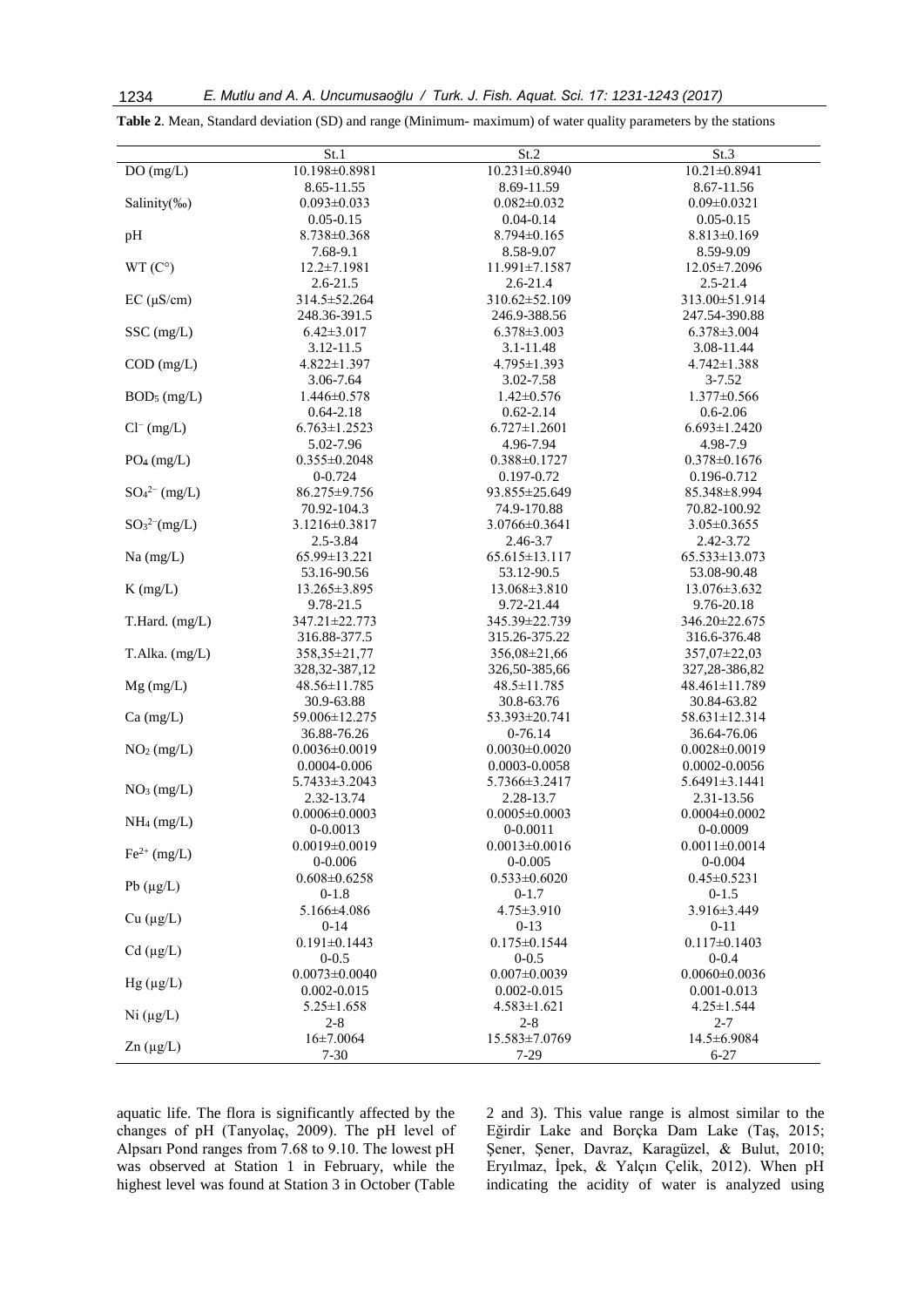|                         | Winter                           | Spring                            | Summer                           | Autumn                           |
|-------------------------|----------------------------------|-----------------------------------|----------------------------------|----------------------------------|
| DO(mg/L)                | $10.44 \pm 0.14$ <sup>bc</sup>   | $11.03 \pm 0.41$ c                | $10.33 \pm 0.74$ <sup>b</sup>    | $9.05 \pm 0.46^a$                |
|                         | 10.34-10.63                      | 10.68-11.59                       | 9.64-11.31                       | 8.65-9.69                        |
| Salinity(%o)            | $0.05 \pm 0.01$ <sup>a</sup>     | $0.07 \pm 0.01$ <sup>a</sup>      | $0.10 \pm 0.01$ <sup>b</sup>     | $0.13 \pm 0.02$ <sup>c</sup>     |
|                         | $0.04 - 0.06$                    | $0.05 - 0.09$                     | $0.08 - 0.13$                    | $0.10 - 0.15$                    |
| pH                      | $8.50 \pm 0.31$ <sup>a</sup>     | $8.77 \pm 0.04^b$                 | $8.92 \pm 0.06^b$                | $8.93 \pm 0.018^b$               |
|                         | 7.68-8.67                        | 8.71-8.83                         | 8.82-8.98                        | 8.68-9.10                        |
| WT(C°)                  | $2.70 \pm 0.146^a$               | $9.74 \pm 2.62^b$                 | $17.54 \pm 2.06$ c               | $18.33 \pm 4.40$ c               |
|                         | 2.50-2.90                        | 6.70-13.00                        | 15.30-20.30                      | 12.30-21.50                      |
| $EC (\mu S/cm)$         | 280.35±21.04 <sup>a</sup>        | 262.02±11.63 <sup>a</sup>         | 337.14±36.80 <sup>b</sup>        | 371.32±25.87°                    |
|                         | 251.68-300.84                    | 246.90-275.84                     | 284.54-380.12                    | 335.42-335.42                    |
| SSC (mg/L)              | $3.58 \pm 0.36$ <sup>a</sup>     | $4.33 \pm 0.66^a$                 | $8.35 \pm 2.37$ <sup>b</sup>     | $9.31 \pm 1.88$ <sup>b</sup>     |
|                         | 3.08-3.84                        | 3.42-4.80                         | 5.68-11.24                       | 37.12-11.50                      |
| COD <sub>5</sub> (mg/L) | $3.29 \pm 0.21$ <sup>a</sup>     | $4.66 \pm 1.31$ <sup>b</sup>      | $6.11 \pm 1.10$ <sup>c</sup>     | $5.07 \pm 0.66$ <sup>b</sup>     |
|                         | 3.00-3.48                        | 3.08-6.16                         | 5.20-7.64                        | 4.17-5.56                        |
| BOD (mg/L)              | $0.70 \pm 0.06^a$                | $1.23{\pm}0.48^{\mathrm{b}}$      | $1.94 \pm 0.14$ <sup>c</sup>     | $1.79 \pm 0.14$ c                |
|                         | $0.60 - 0.76$                    | $0.64 - 1.80$                     | 1.80-2.18                        | 1.58-1.94                        |
|                         |                                  |                                   |                                  |                                  |
| $Cl-$ (mg/L)            | $5.01 \pm 0.04$ <sup>a</sup>     | $6.34 \pm 0.67$ <sup>b</sup>      | $7.72 \pm 0.08$ c                | $7.84 \pm 0.09$ c                |
|                         | 4.96-5.08                        | 5.44-7.02                         | 7.62-7.84                        | 7.70-7.96                        |
| $PO_4$ (mg/L)           | $0.35 \pm 0.21$ <sup>a</sup>     | $0.25 \pm 0.04^a$                 | $0.35 \pm 0.14^a$                | $0.55 \pm 0.15^b$                |
|                         | $0.20 - 0.64$                    | $0.20 - 0.28$                     | $0 - 0.50$                       | 0.38-0.72                        |
| $SO_4^{2-}$ (mg/L)      | 89.53±30.90 <sup>a</sup>         | $83.66 \pm 2.04^a$                | 98.54±4.55 <sup>a</sup>          | 82.25±6.89 <sup>a</sup>          |
|                         | 70.82-170.88                     | 81.04-86.76                       | 92.78-104.30                     | 74.86-90.84                      |
| $SO_3^{2-}(mg/L)$       | $2.80 \pm 0.26$ <sup>a</sup>     | $3.37 \pm 0.32^b$                 | $3.34 \pm 0.15^b$                | $2.82 \pm 0.21$ <sup>a</sup>     |
|                         | 2.42-3.02                        | 2.98-3.84                         | 3.12-3.54                        | 2.60-3.12                        |
| $Na$ (mg/L)             | $57.72 \pm 3.15^a$               | $72.86 \pm 11.70^b$               | $77.36 \pm 12.30^b$              | 54.98±2.00 <sup>a</sup>          |
|                         | 54.92-61.88                      | 59.66-87.62                       | 61.64-90.56                      | 53.08-57.90                      |
| $K$ (mg/L)              | $10.94 \pm 0.80$ <sup>ab</sup>   | $13.60 \pm 3.60^b$                | $17.57 \pm 2.91$ c               | $10.43 \pm 0.92$ <sup>a</sup>    |
|                         | 10.0-11.96                       | 11.06-18.45                       | 13.76-21.50                      | 9.72-11.72                       |
| T.Hard. (mg/L)          | 320.05±3.24 <sup>a</sup>         | $338.42 \pm 9.44$ <sup>b</sup>    | 373.32±2.82 <sup>c</sup>         | $353.30 \pm 17.44$ <sup>d</sup>  |
|                         | 315.26-330.43                    | 328.41-351.29                     | 369.13-377.50                    | 332.15-374.36                    |
| T.Alka. (mg/L)          | 331,78±3.62 <sup>a</sup>         | $350,00 \pm 12,92^b$              | 381,14±4,71 <sup>c</sup>         | $365,74 \pm 17,86$ <sup>d</sup>  |
|                         | 326,54-336,30                    | 339,98-364,58                     | 374,64-387,00                    | 344, 30 - 387, 12                |
| $Mg$ (mg/L)             | 38.48±9.35 <sup>a</sup>          | 38.59±3.73 <sup>a</sup>           | $60.88 \pm 2.26^b$               | 56.08±2.51 <sup>b</sup>          |
|                         | 30.8-50.86                       | 35.52-43.62                       | 58.8-63.88                       | 53.08-58.98                      |
| $Ca$ (mg/L)             | 44.40±9.57 <sup>a</sup>          | $60.35 \pm 12.62^a$               | $61.49 \pm 23.23^a$              | $61.80 \pm 2.55$ <sup>a</sup>    |
|                         | 36.64-57.18                      | 47.36-76.26                       | 0-71.84                          | 58.58-64.90                      |
| NO <sub>2</sub> (mg/L)  | $0.0008 \pm 0.0006$ <sup>a</sup> | $0.0037 \pm 0.0019^b$             | $0.0053 \pm 0.0004$ c            | $0.0029 \pm 0.0004$ <sup>b</sup> |
|                         | $0.0002 - 0.0018$                | 0.0003-0.0050                     | 0.0048-0.0060                    | 0.0022-0.0036                    |
| NO <sub>3</sub> (mg/L)  | 3,3367±1,51 <sup>a</sup>         | $6,6911 \pm 2,23$ <sup>bc</sup>   | $8,3222 \pm 14,21$ °             | $4,4889 \pm 0,63^{ab}$           |
|                         | 2.28-5.380                       | 4,2400-9,700                      | 4,120-13,740                     | 3,960-5,360                      |
| $NH_4$ (mg/L)           | $0,0004 \pm 0,0005$ <sup>a</sup> | $0.0005 \pm 0.0002$ <sup>a</sup>  | $0.0007 \pm 0.0002$ <sup>a</sup> | $0.0007 \pm 0.0002$ <sup>a</sup> |
|                         | 0-0,0013                         | 0.0001-0.0008                     | 0.0004-0.0009                    | $0.0004 - 0.001$                 |
| $Fe2+ (mg/L)$           | $0.0001 \pm 0.003$ <sup>a</sup>  | $0.0001 \pm 0.0004$ <sup>a</sup>  | $0.0023 \pm 0.0010^b$            | $0.0033 \pm 0.0015^b$            |
|                         | $0.000 - 0.001$                  | $0.000 - 0.001$                   | $0.00 - 0.004$                   | $0.002 - 0.006$                  |
| $Pb(\mu g/L)$           | $0.0222 \pm 0.04$ <sup>a</sup>   | $0.822 \pm 0.53^b$                | $1.0889 \pm 0.515^b$             | $0.1889 \pm 0.1054$ <sup>a</sup> |
|                         | $0.000 - 0.100$                  | $0.200 - 1.60$                    | 0.400-1.800                      | $0.100 - 0.400$                  |
| Cu (µg/L)               | $1.222 \pm 1.30^a$               | $5.00 \pm 3.84$ <sup>ab</sup>     | $7.77 \pm 4.06^b$                | $4.44 \pm 2.06$ <sup>ab</sup>    |
|                         | $0.00 - 3.00$                    | $0.00 - 10.00$                    | 3.00-14.00                       | 2.00-7.00                        |
| $Cd$ ( $\mu g/L$ )      | $0.044 \pm 0.0726$ <sup>a</sup>  | $0.0778 \pm 0.0441$ <sup>a</sup>  | $0.2556 \pm 0.088$ <sup>b</sup>  | $0.267 \pm 0.180^b$              |
|                         | $0.000 - 0.200$                  | $0.000 - 0.100$                   | $0.200 - 0.400$                  | $0.000 - 0.500$                  |
|                         | $0.0031 \pm 0.0001$ <sup>a</sup> | $0.0052 \pm 0.0029$ <sup>ab</sup> | $0.011 \pm 0.0030$ <sup>c</sup>  | $0.0079 \pm 0.0020$ bc           |
| $Hg(\mu g/L)$           | $0.001 - 0.006$                  | $0.002 - 0.009$                   | $0.007 - 0.015$                  | $0.005 - 0.011$                  |
|                         | 3.889±1.833 <sup>a</sup>         | 3.556±0.881 <sup>a</sup>          | $4.889 \pm 0.60^a$               | $6.444 \pm 1.130$ <sup>b</sup>   |
| $Ni (\mu g/L)$          | 2.000-7.000                      | 2.000-5.000                       | 4.000-6.000                      | 5.000-8.000                      |
|                         | $8.89 \pm 2.03^{\text{a}}$       | $14.56 \pm 5.98$ <sup>b</sup>     | $22.00\pm6.14$ c                 | $16.11 \pm 5.21$ <sup>bc</sup>   |
| $Zn (\mu g/L)$          | 6.00-12.00                       | 7.00-22.00                        | 14.00-30.00                      | 10.00-23.00                      |

**Table 3.** Seasonal Mean, Standard deviation (SD) and range (Minimum- maximum) of water quality parameters

a.b.c Means with different letters in the same column are statistically significant (P<0.05)

Pearson correlation test (Table 4); pH is in a positive significant relationship with WT ( $r = 0.773$ ), salinity  $(r = 0.714)$ , EC  $(r = 0.623)$ , SSC  $(r = 0.682)$ , BOD<sub>5</sub>  $(r = 0.714)$   $= 0.676$ , Cl (r  $= 0.677$ ), TH (r  $= 0.658$ ), Mg (r  $=$ 0.581) and  $NO<sub>2</sub>(r = 0.530)$ . According to inland water quality criteria of SWQMR, the pond is Class IV (>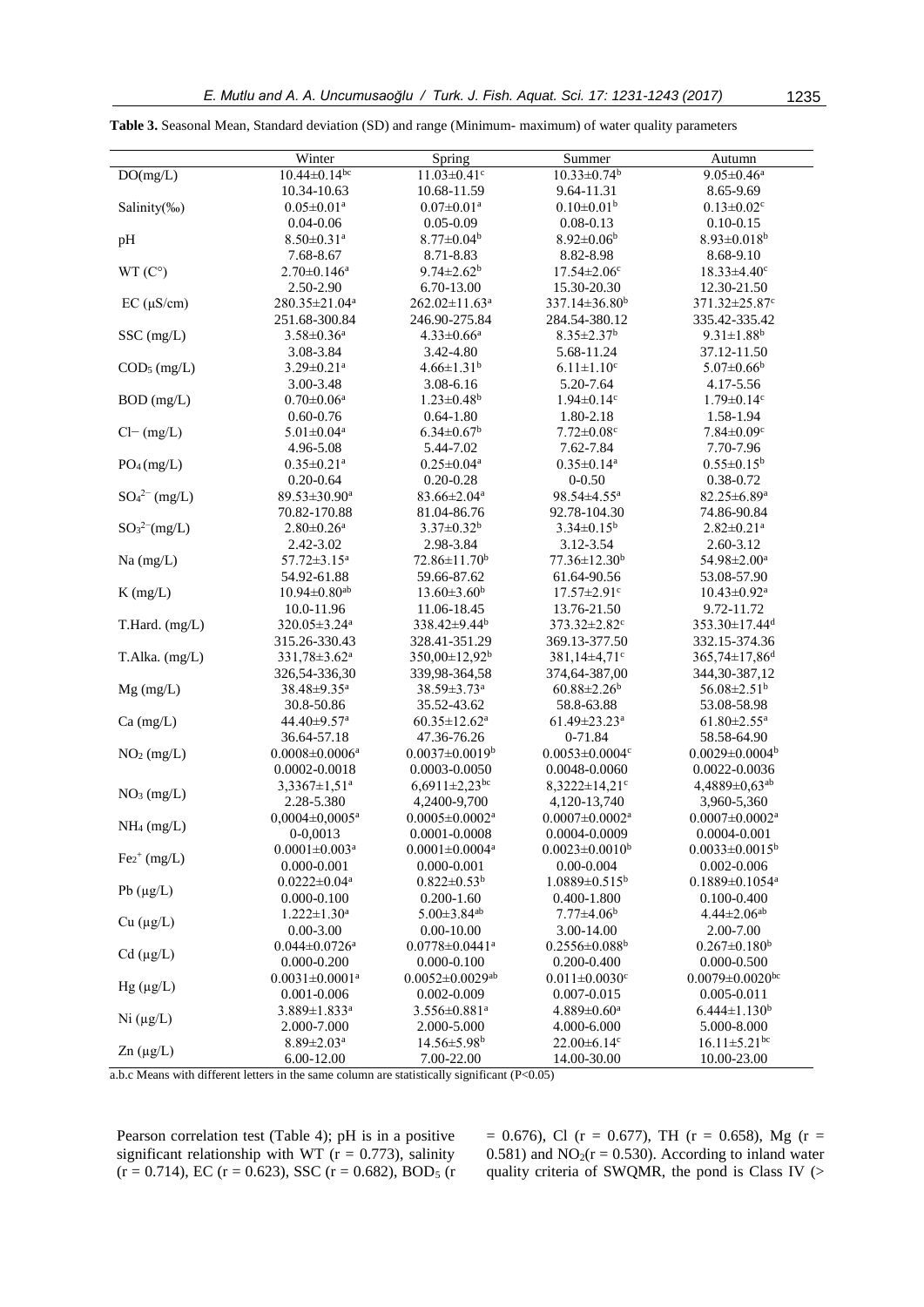|                  | Table 4. Pearson correlation matrix among the variables |           |           |           |           |            |           |                  |           |                 |                 |                 |           |           |           |           |           |           |                 |                 | 'n                |
|------------------|---------------------------------------------------------|-----------|-----------|-----------|-----------|------------|-----------|------------------|-----------|-----------------|-----------------|-----------------|-----------|-----------|-----------|-----------|-----------|-----------|-----------------|-----------------|-------------------|
|                  | DO                                                      | Salinity  | pH        | WT        | EC        | <b>SSC</b> | $\rm COD$ | BOD <sub>5</sub> | C1        | PO <sub>4</sub> | SO <sub>4</sub> | SO <sub>3</sub> | Na        | K         | T.H       | TA        | Mg        | Ca        | NO <sub>2</sub> | NO <sub>3</sub> | Vler<br>(韩        |
| DO               |                                                         |           |           |           |           |            |           |                  |           |                 |                 |                 |           |           |           |           |           |           |                 |                 | and A.            |
| Salinity         | $-0.71**$                                               |           |           |           |           |            |           |                  |           |                 |                 |                 |           |           |           |           |           |           |                 |                 |                   |
| pH               | $-0.413*$                                               | $0.714**$ |           |           |           |            |           |                  |           |                 |                 |                 |           |           |           |           |           |           |                 |                 | À.                |
| WT               | $-0.544**$                                              | $0.923**$ | $0.773**$ |           |           |            |           |                  |           |                 |                 |                 |           |           |           |           |           |           |                 |                 | Uncumusaoğlu      |
| EC               | $-0.861**$                                              | $0.899**$ | $0.623**$ | $0.811**$ |           |            |           |                  |           |                 |                 |                 |           |           |           |           |           |           |                 |                 |                   |
| <b>SSC</b>       | $-0.767**$                                              | $0.898**$ | $0.682**$ | $0.912**$ | $0.940**$ |            |           |                  |           |                 |                 |                 |           |           |           |           |           |           |                 |                 |                   |
| $\rm{COD}$       | 0.045                                                   | $0.601**$ | $0.574**$ | $0.750**$ | $0.393*$  | $0.506**$  |           |                  |           |                 |                 |                 |           |           |           |           |           |           |                 |                 |                   |
| BOD <sub>5</sub> | $-0.270$                                                | $0.804**$ | $0.676**$ | $0.914**$ | $0.659**$ | $0.757**$  | $0.915**$ |                  |           |                 |                 |                 |           |           |           |           |           |           |                 |                 | Turk. J.          |
| C <sub>1</sub>   | $-0.408*$                                               | $0.838**$ | $0.677**$ | $0.927**$ | $0.708**$ | $0.799**$  | $0.772**$ | $0.953**$        |           |                 |                 |                 |           |           |           |           |           |           |                 |                 |                   |
| PO <sub>4</sub>  | $-0.422*$                                               | 0.327     | 0.141     | 0.19      | $0.454**$ | 0.253      | 0.028     | 0.230            | $0.342*$  |                 |                 |                 |           |           |           |           |           |           |                 |                 | Fish. Aquat. Sci. |
| $SO_4$           | 0.067                                                   | $-0.002$  | 0.075     | 0.061     | 0.063     | 0.066      | 0.191     | 0.117            | 0.025     | 0.045           | $\mathbf{1}$    |                 |           |           |           |           |           |           |                 |                 |                   |
| SO <sub>3</sub>  | $0.447**$                                               | $-0.021$  | 0.211     | 0.243     | $-0.24$   | 0.021      | $0.534**$ | $0.371*$         | 0.271     | $-0.55**$       | 0.091           |                 |           |           |           |           |           |           |                 |                 |                   |
| Na               | $0.692**$                                               | $-0.088$  | 0.147     | 0.15      | $-0.286$  | $-0.155$   | $0.675**$ | $0.452**$        | 0.288     | $-0.156$        | 0.241           | $0.681**$       |           |           |           |           |           |           |                 |                 |                   |
| $\rm K$          | $0.523**$                                               | 0.066     | 0.222     | 0.311     | $-0.086$  | 0.06       | $0.755**$ | $0.564**$        | $0.371*$  | $-0.283$        | 0.255           | $0.631**$       | $0.899**$ |           |           |           |           |           |                 |                 | $\ddot{z}$        |
| T.H              | $-0.255$                                                | $0.715**$ | $0.658**$ | $0.893**$ | $0.611**$ | $0.771**$  | $0.854**$ | $0.902**$        | $0.827**$ | $-0.007$        | 0.232           | $0.451**$       | $0.436**$ | $0.631**$ |           |           |           |           |                 |                 |                   |
| TA               | $-0.344*$                                               | $0.762**$ | $0.684**$ | $0.922**$ | $0.675**$ | $0.833**$  | $0.792**$ | $0.887**$        | $0.832**$ | 0.014           | 0.196           | $0.400*$        | $0.351*$  | $0.550**$ | $0.986**$ |           |           |           |                 |                 |                   |
| Mg               | $-0.422*$                                               | $0.733**$ | $0.581**$ | $0.790**$ | $0.750**$ | $0.749**$  | $0.710**$ | $0.827**$        | $0.799**$ | $0.490**$       | 0.301           | $-0.011$        | 0.268     | 0.397*    | $0.822**$ | $0.805**$ |           |           |                 |                 |                   |
| Ca               | 0.085                                                   | $0.416*$  | $0.371*$  | $0.429**$ | 0.179     | 0.206      | $0.601**$ | $0.568**$        | $0.511**$ | 0.200           | 0.133           | 0.259           | $0.556**$ | $0.478**$ | $0.467**$ | $0.454**$ | $0.483**$ |           |                 |                 | 1231-1243 (2017)  |
| NO <sub>2</sub>  | 0.085                                                   | $0.441**$ | $0.530**$ | $0.659**$ | 0.309     | $0.495**$  | $0.745**$ | $0.769**$        | $0.718**$ | 0.003           | 0.175           | $0.608**$       | $0.639**$ | $0.630**$ | $0.755**$ | $0.743**$ | $0.581**$ | $0.462**$ |                 |                 |                   |
| NO <sub>3</sub>  | $0.543**$                                               | 0.080     | 0.220     | 0.264     | $-0.145$  | $-0.056$   | $0.777**$ | $0.567**$        | $0.420*$  | 0.053           | 0.252           | $0.516**$       | $0.917**$ | $0.825**$ | $0.499**$ | $0.388*$  | $0.461**$ | $0.625**$ | $0.602**$       |                 |                   |
| NH <sub>4</sub>  | $-0.235$                                                | $0.348*$  | 0.304     | 0.324     | $0.443**$ | $0.395*$   | 0.240     | 0.390*           | $0.410*$  | $0.635**$       | 0.233           | $-0.168$        | 0.142     | 0.012     | 0.276     | 0.308     | $0.596**$ | $0.342*$  | $0.484**$       | 0.238           |                   |

*1236*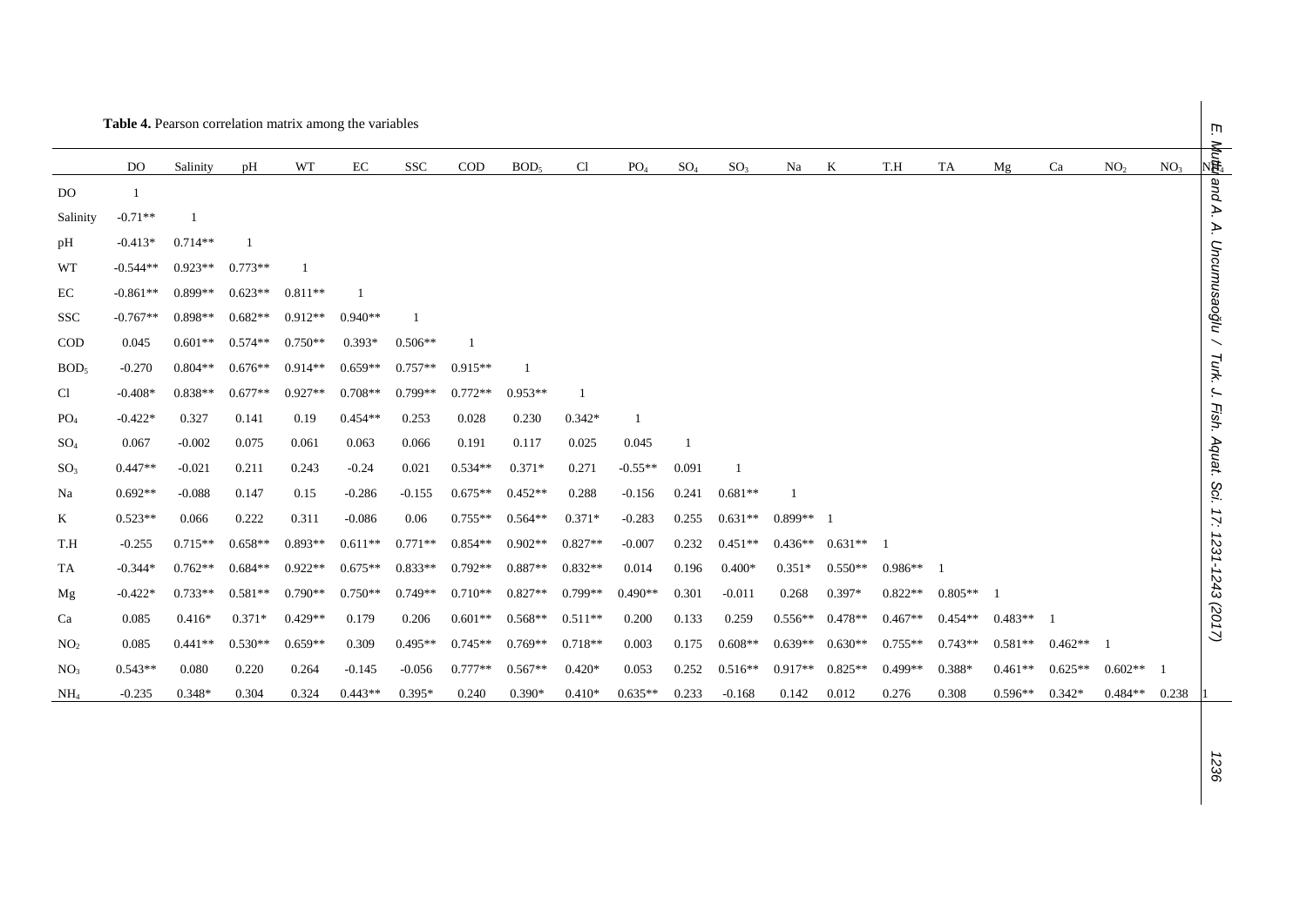9) in terms of pH, which means it is highly polluted water (SWQMR, 2015).

Water temperature affects the biological, chemical, and physical activities in the water, and increases the metabolic and respiratory rates of aquatic organisms, affects the dissolubility of gases. When the temperature increases, then the metabolic rate increases and the level of oxygen decreases (Ünlü, Çoban, & Tunç, 2008). Water temperature has vital importance for the reproduction and nutrition of some organisms (Egemen, 2006). Alpsarı Pond's WT changes between 2.50 and 21.50 C°. The lowest temperature level was observed at Station 2 in February, while the highest level was observed at Station 1 in September (Table 2 and 3). The highest temperature value is higher than the Çiğdem pond, lower than the Hazar Lake and Işıktepe Dam Lake (Kurnaz *et al.*, 2016; Ünlü *et al.*, 2008; Küçükyılmaz *et al.*, 2014). There is a positive significant relationship with EC ( $r = 0.811$ ), Cl ( $r = 0.927$ ), TA (r  $= 0.922$ ) and salinity. Moreover, at the same level of significance, it was found to have a negative relationship with DO (Table 4). In conclusion, it was found that this pond is suitable for aquatic life and there is no seasonal threat. According to the inland water quality criteria of SWQMR, the pond was found to be Class I in terms of water temperature.

For good aquaculture in fresh water, EC was determined as  $100-150 \mu S$  cm<sup>-1</sup> (Nisbet and Verneaux, 1970). The EC value of Alpsarı Pond varied between 246.90 and 391.507  $\mu$ S cm<sup>-1</sup>. The lowest EC level was observed in March at Station 2, while the highest level was found at Station 1 in October (Table 2, and 3). The mean value of EC is higher than the Derbent Lake, and it is similar to the Borçka Lake (Taş, 2006; Eryılmaz *et al.*, 2012). The EC has a positive significant relationship with SSC ( $r = 0.940$ ), TH ( $r =$ 0.611), Mg ( $r = 0.750$ ), pH and salinity. Also, it was found that EC has a negative relationship with the DO (Table 4). Vast amounts of dissolved mineral indicate the level of conductivity. Especially the presence of Cl<sup>-</sup> and Na<sup>+</sup> ions determines the conductivity. Since the cations and anions are limiter for growth and development of algae, they are also limiter for the food chain. According to the classification criteria of SWQMR, the pond is suitable in terms of EC and is a Class I (suitable for the use for recreational purposes, including those involving personal contact such as swimming and for animal husbandry and agricultural purposes)  $( $400 \mu S \text{ cm}^{-1}$ ) in terms of EC, which$ means it is clean water (SWQMR, 2015).

The level of suspended solid content (SSC) in waters is significantly affected by the phytoplankton concentration. It is transmitted in aquatic media through domestic and industrial waste waters. Then, the turbidity of water increases, light transmission decreases, and the photosynthesis is naturally affected negatively. High levels of SSC damage the sensitive tissues of fishes such as gills, and cause deaths of

larvae and eggs of aquatic organisms. The SSC level of Alpsarı Pond ranges from  $3.08$  to  $11.50$  mg  $L^{-1}$ . The lowest SSC level was observed at Station 3 in February, while the highest level was found at Station 1 in September (Table 2 and 3). The average value of SSC is considerably higher than the Kemeriz Dam Lake (Mutlu, & Demir, 2016). The Pearson correlation analysis revealed not only a high positive correlation between SSC to  $BOD<sub>5</sub>$  (r=0.757), chloride  $(r=0.799)$ , TA  $(r=0.833)$ , TH  $(r=0.771)$  but also a negative relationship with DO (Table 4).

Chemical oxygen demand (COD), which is one of the most important parameters used for determining the pollution level of domestic and industrial waste waters, varied between 3.00 to 7.64 mg L-1 . The lowest COD level was observed at Station 3 in February, while the highest level was found at Station 1 in July (Table 2 and 3). The average value of COD is considerably higher than the Oyun Reservoir and Kemeriz Dam Lake (Mustapha, 2008; Mutlu, & Demir, 2016). A significant positive correlation was observed between COD values to are BOD<sup>5</sup> (r=0.953), Cl (r=0.772), K (r=0.755), TH  $(r=0.854)$ , TA  $(r=0.792)$ , Mg  $(r=0.710)$ , NO<sub>2</sub>  $(r=0.745)$ , NO<sub>3</sub> $(r=0.777)$ , salinity, WT, pH and it has a negative relationship with DO (Table 4).

Biological oxygen demand (BOD<sub>5</sub>), which is accepted to be the indicator of pollution level of waters (Boztuğ *et al.*, 2012), changes between 0.60 and  $2.183$  mg  $L^{-1}$ . The lowest BOD<sub>5</sub> level was observed at Station 3 in February, while the highest level was found at Station 1 in June (Table 2 and 3). A significant positive correlation was observed between  $BOD_5$  values to chloride  $(r=0.953)$ , potassium (r=0.564), TH (r=0.902), TA (r=0.887), Mg  $(r=0.827)$ , NO<sub>2</sub> $(r=0.769)$ , pH, EC, WT, COD, SSC and salinity. There was a significant negative correlation with DO (Table 4). Moreover, according to the inland water quality criteria of SWQMR, the pond was found to be Class I  $( $4 \text{ mgL}^{-1}$ )$  in terms of BOD<sup>5</sup> which means it is clean water (SWQMR, 2015). This value is higher than the Çiğdem pond, lower than the Borçka Lake (Kurnaz, Mutlu, & Aydin Uncumusaoğlu, 2016; Eryılmaz *et al.,* 2012).

In natural waters, the concentration of chloride ion is generally low, but this concentration is very important for both of drinking, industrial and irrigation water quality (Ünlü *et al.,* 2008). Alpsarı Pond's chloride value ranged from 4.96 to 7.960 mg L -1 . The lowest chloride concentration was observed at Station 2 in January, while the highest one was found at Station 1 in November (Table 2 and 3). The parameters, with which chloride has a positive significant relationship with TH (r=0.827), TA  $(r=0.887)$ , Mg  $(r=0.799)$ , NO<sub>2</sub>  $(r=0.718)$ , pH, WT, EC, SSC, COD, BOD<sub>5</sub>, and salinity (Table 4). Additionally, at the same level of significance, it was found to have a negative relationship with DO. According to the classification criteria of SWQMR, is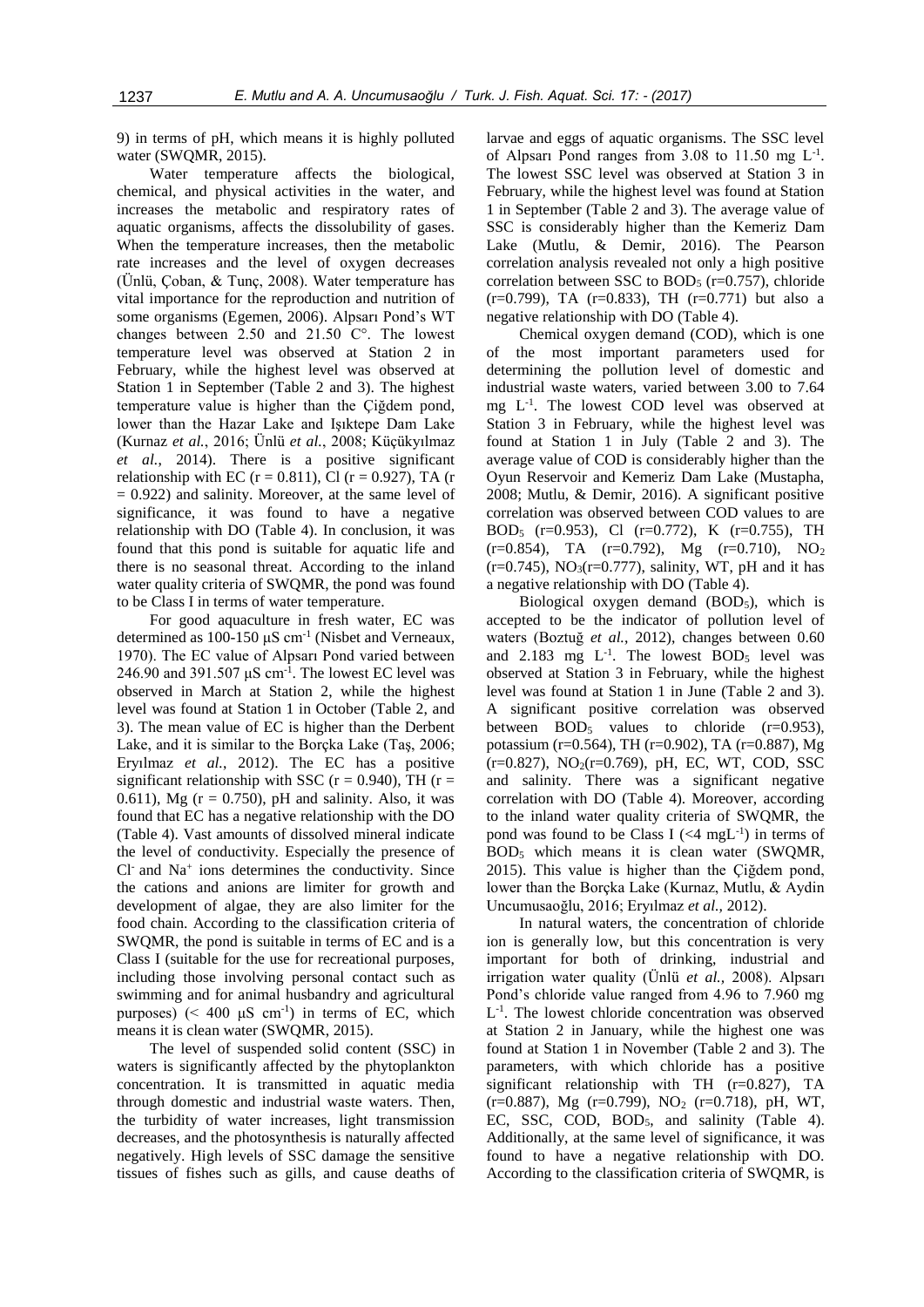a Class I  $( \leq 10)$  in terms of chloride, which means it, is clean water (SWQMR, 2015).

Phosphate, which is one of the nutrient minerals, affecting the fertility of natural waters, exists in the form of inorganic phosphate, dissolved phosphate, and organic particles in lakes and rivers (Egemen, & Sunlu, 1999). Dissolved phosphate is taken by photoautotroph bacteria, and then added to the food chain. Increasing levels of phosphate in domestic and organic wastes, the undesired algae increase and consequently eutrophication may be seen (Boyd, & Tucker, 1998). The acceptable limit of phosphate for aquatic organisms in ponds is  $0.03$ -2.0 mg  $L^{-1}$ , higher values indicate stress in living organisms (Bhatnagar, & Devi, 2013). Alpsarı Pond's phosphate level varied between 0 and 0.724 mg  $L^{-1}$ . The lowest phosphate concentration was observed at Station 1 in August, while the highest level was found in the same station in November (Table 2 and 3). A significant positive correlation was observed between phosphate values to  $NH<sub>4</sub>$  (r=0.635) and Mg (r=0.490). In addition, it was found to have a negative relationship with DO, SO<sup>4</sup>  $(r=-0.559)$  and K  $(r=-0.283)$  (Table 5). The highest phosphate value in this pond is higher than the Derbent pond and Borçka Dam Lake, lower than the Işiktepe Dam Lake (Taş, 2006; Bilgin, 2015; Küçükyılmaz *et al.,* 2014). According to the inland water quality criteria of SWQMR, the pond was found to be Class IV  $(0.65)$  in terms of phosphate, which means it is highly polluted water (SWQMR, 2015).

Sufficient level of sulfate ion  $(SO<sub>4</sub><sup>=</sup>)$  is necessary for the development of phytoplankton, which is important for the increase in biological fertility of natural waters. Natural lakes' SO<sub>4</sub><sup>=</sup> levels vary between 3 and 30 mg  $L^{-1}$  (Atıcı, & Obalı, 1999). The increase of sulfate in aquatic media due to industrial wastes, agricultural activities, and domestic wastes is a sign of pollution. The mean sulfate level of Ulugöl was found to be  $2.5 \text{ mg } L^{-1}$ . The sulfate level varies between 5- 100 mg  $L^{-1}$  in natural waters (Taş, Candan, Can, & Topkara, 2010). Alpsarı Pond's sulfate concentration ranged between 70.82 and 170.88 mg L<sup>-1</sup>. The lowest sulfate concentration was observed at Station 3 in December, while the highest level was found at Station 3 during the same month (Table 2 and 3). The acceptable limit for aquatic

organisms is 90 mg L-1 (Kurnaz *et al.,* 2016). There is a positive significant correlation between sulfate values to Mg  $(r=0.301)$ , K  $(r=0.255)$ , TH  $(r=0.232)$ and negative significant relationship with TA (r=-  $0.026$ ) (Table 4). The highest  $SO<sub>4</sub>$  value of this pond is much lower than the Derbent Lake and higher than Oyun reservoir and Kemeriz Dam Lake (Taş, 2006; Mustapha, 2008; Mutlu & Demir, 2016).

Alpsarı Pond's sulfide concentration changed between 2.42 and 3.84 mg  $L^{-1}$ . The lowest sulfite concentration was observed at Station 3 in December, while the highest level was found at Station 1 in April (Table 2 and 3). The parameters, with which sulfide has a positive significant relationship with Na  $(r=0.681)$ , K  $(r=0.631)$ , NO<sub>2</sub>  $(r=0.608)$ , NO<sub>3</sub>  $(r=0.516)$ and negative significant relationship with  $NH<sub>4</sub>$  (r=-0.026), Mg (r= $-$  0.026) and TA (r= $-$  0.011) (Table 4). In conclusion, it was found that this pond is suitable for aquatic life and there is no seasonal threat. According to the inland water quality criteria of SWQMR, the pond was found to be Class III (<10 mg  $L^{-1}$ ) in terms of sulfite, which means it is polluted water (SWQMR, 2015).

Presence of dissolved Na<sup>+</sup> and Cl<sup>-</sup>ions in waters determine the conductivity level. The presence of cations and anions is also seen as a limiter factor for growth and development of algae. Alpsarı Pond's sodium concentration varied between 53.08 and 90.56 mg L-1 . The lowest sodium concentration was observed at Station 3 in October, while the highest level was found at Station 1 in June (Table 2 and 3). The highest sodium value of this pond is much lower than the Derbent Lake, higher than Işıktepe Dam Lake and Çiğdem pond (Taş, 2006; Küçükyılmaz *et al.*, 2014; Kurnaz *et al.*, 2016). The Pearson's correlation analysis revealed not only a high positive correlation between sodium to K (r=0.899), NO<sub>2</sub> (r=0.639), NO<sub>3</sub>  $(r=0.917)$ , DO, SO<sub>3</sub>, S<sub>04</sub>, COD but also a negative relationship with salinity, SSC and  $PO<sub>4</sub>$  (Table 4).

One of the inorganic salts providing the taste of water, potassium exists in aquatic media in the form of  $K_2SO_4$  mineral. It plays role in the development of herbal organisms. Moreover, it also accelerates the development of plankton. It has indirect contribution to the nourishment of fishes (Özdemir, 1994). In this study, potassium concentration ranged between 9.72

| Correlations   |            |           |            |          |           |           |    |
|----------------|------------|-----------|------------|----------|-----------|-----------|----|
|                | Fe         | Pb        | Сū         |          | Hg        | Ni        | Zn |
| Fe             |            |           |            |          |           |           |    |
| Pb             | 0.002      |           |            |          |           |           |    |
| Cu             | 0.234      | $0.880**$ |            |          |           |           |    |
| C <sub>d</sub> | $0.601**$  | 0.093     | 0.102      |          |           |           |    |
| Hg             | $0.514***$ | $0.733**$ | $0.912***$ | 0.325    |           |           |    |
| Ni             | $0.674**$  | 0.017     | $0.408*$   | $0.347*$ | $0.584**$ |           |    |
| Zn             | 0.328      | $0.800**$ | $0.959**$  | 0.129    | $0.956**$ | $0.486**$ |    |

**Table 5.** Pearson correlation matrix among the heavy metal variables

\*\*Correlation is significant at the 0.01 level (2-tailed).

\* Correlation is significant at the 0.05 level (2-tailed).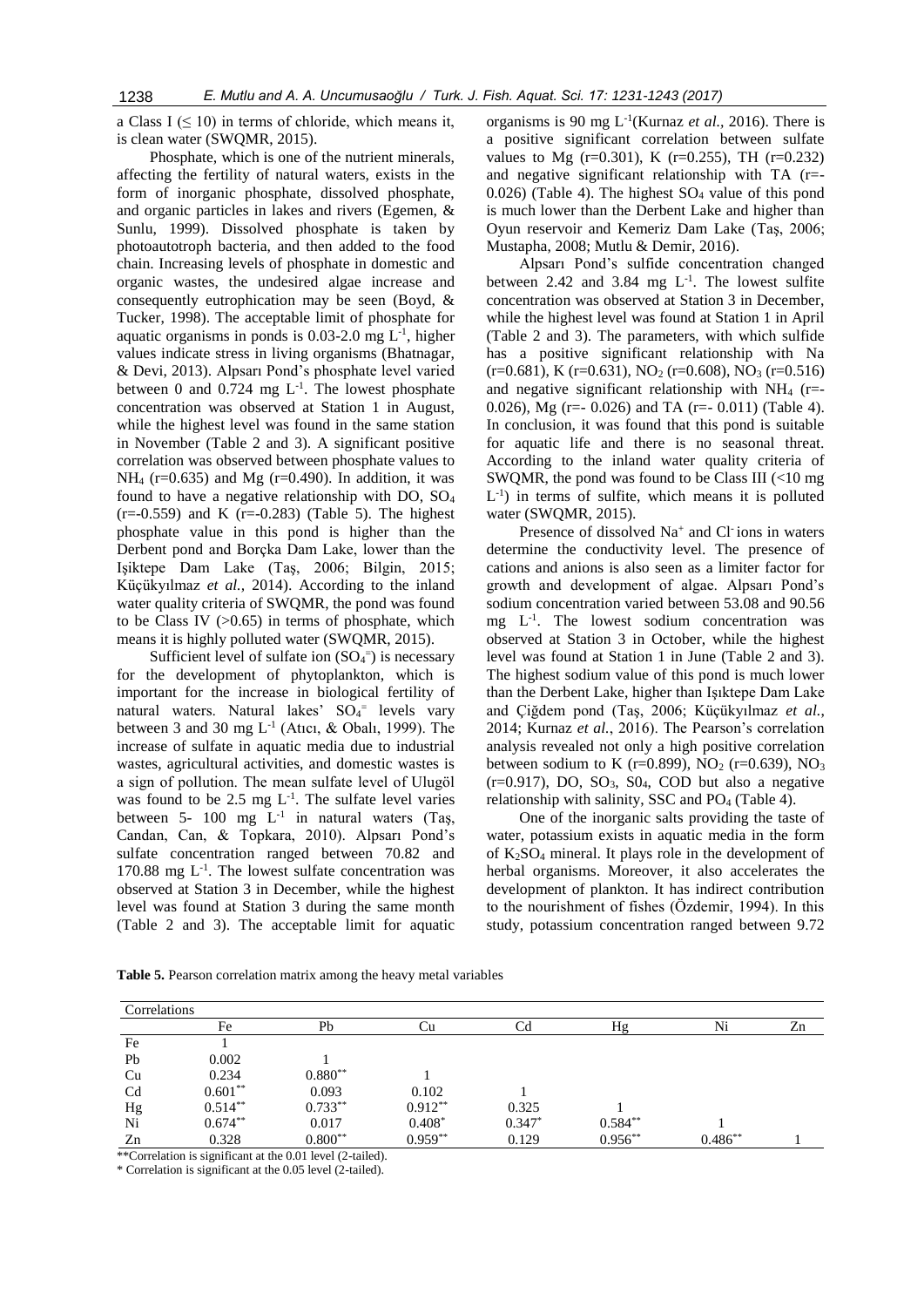and  $21.55$  mg  $L^{-1}$ . The lowest potassium concentration was observed at Station 2 in October, while the highest level was found at Station 1 in June (Table 2 and 3). The high potassium value of this pond is much lower than the Çiğdem Pond and Kemeriz Dam Lake, higher than Apa Dam Lake (Kurnaz *et al.*, 2016; Mutlu, & Demir, 2016; Yılmaz Öztürk, & Akköz, 2014).

A significant positive correlation was observed between potassium to sodium (r=899), TH (r=0.631), NO<sub>2</sub> (r=0.630), NO<sub>3</sub> (r=0.825), COD, SO<sub>3</sub> and DO. Also, there was a significant negative correlation with NH<sub>4</sub> (r=- 0.026), Mg (r=- 0.026) and TA (r=- 0.011) (Table 4).

Total hardness, which is one of the most important characteristics of waters, varies depending on the geological characters of their location. The hardness of water originates from the calcium and magnesium bicarbonate ions, calcium and magnesium chloride, calcium and magnesium nitrate, and limited amount of ferrous, aluminum and strontium elements (Güler, & Çobanoğlu, 1997). Alpsarı Pond's TH ranged between  $315.26$  and  $377.59$  mg  $L^{-1}$ . The lowest TH was observed at Station 2 in January, while the highest level was found at Station 1 in June (Table 2 and 3). The highest TH value of this pond was found to be lower than Çavuşçu Lake, Sarısu-Mamuca and Çiğdem ponds (Aşıkkutlu, Akköz, & Yilmaz Öztürk, 2014 ; Demir *et al.*, 2007; Kurnaz *et al.*, 2016). A significant positive correlation was observed between TH values to Mg ( $r=0.822$ ), NO<sub>2</sub>  $(r=0.755)$ , salinity, WT, SSC, COD, BOD<sub>5</sub>, Cl, Na, SO3, EC, K and a negative significant relationship with DO and  $PO<sub>4</sub>$  (Table 4).

Alpsarı Pond's total alkalinity (TA) ranged between  $326.54$  and  $387.12$  mg  $L^{-1}$ . The lowest potassium concentration was observed at Station 2 in January, while the highest level was found at Station 1 in September. A significant positive correlation was observed between TA values to  $NO<sub>2</sub>$  (r=0.743), Mg  $(r=0.805)$ , salinity, WT, SSC, COD, BOD<sub>5</sub>, Cl, TH and a negative significant relationship with DO (Table 4).

Magnesium exists in all natural waters. It is a component of chlorophyll and there are no ecosystems free of magnesium, and it makes this element very important in life (Balcı *et al.*, 2009). Alpsarı Pond's magnesium concentration changed between 30.8 and 63 mg  $L^{-1}$ . The lowest Mg concentration was observed at Station 2 in January, while the highest level was found at Station 1 in June (Table 2 and 3). The highest Mg value of this pond is significantly higher than the Apa Dam Lake, lower than the Işıktepe and Derbent Dam Lakes (Yılmaz Öztürk, & Akköz, 2014; Küçükyılmaz *et al.*, 2014; Taş, 2006). There was a significant negative correlation with DO,  $SO_3$  and a positive significant correlation with  $NO_2$  (r=0.581), NH<sub>4</sub> (r=0.596), salinity, WT, EC, SSC, COD, BOD $_5$ , Cl and pH (Table 4).

Calcium and magnesium cations in irrigation waters make water more permeable and more cultivable. It is an important characteristic for the ponds used for irrigation purposes. Alpsarı Pond's calcium concentration ranged from 0 and 76.26 mg L-<sup>1</sup>. The lowest calcium concentration was observed at Station 2 in August, while the highest level was found at Station 1 in May (Table 2 and 3). The highest calcium value in Alpsarı Pond was found to be lower than the Çiğdem Pond and Apa Dam Lake, higher than aquaculture ponds in Orissa (Kurnaz *et al.,* 2016; Yılmaz Öztürk, & Akköz, 2014; Mishra, Rath, & Thatoi, 2008). A significant positive correlation was observed between calcium values to  $NO<sub>3</sub>$  (r=0.625),  $NO<sub>2</sub>$  (r=0.462), NH<sub>4</sub> (r=0.342) COD, BOD<sub>5</sub>, Na and Cl (Table 4).

The nitrogenous compounds widely existing in natural waters are nitrite, nitrate, ammonium and organic nitrogen (Taş, 2011). The sources of these nitrogenous materials may be the atmospheric nitrogen conveyed by precipitation water and the nitrate salts within the structure of soil, as well as they may originate from the compounds used in agricultural activities and those originating from domestic and industrial wastes. By increasing the primary production, the nitrogenous compounds mixing in aquatic media may cause eutrophication (Henry, Tundisi, & Curi, 1984). The nitrite concentration in natural waters varies between 0.0002 and  $0.006$  mg  $L^{-1}$ . The lowest concentration of nitrite was found at Station 3 in February, while the highest level was determined at Station 1 in August (Table 2 and 3). The highest nitrite level in the pond is higher than the Karamanlı Pond, which is much lower than the Çavuşçu Lake and Apa Dam Lake (Tepe *et al.*, 2004; Aşıkkutlu *et al.*, 2014; Yılmaz Öztürk, & Akköz, 2014). According to the Pearson's correlation; the nitrite is a positive significant relationship with NO<sup>3</sup> (r=0.602), NH<sup>4</sup> (r=0.484), COD, BOD5, TA, TH, WT,  $SO_3$ , Na and K (Table 4). In conclusion, it was found that this pond is suitable for aquatic life. Additionally, according to the inland water quality criteria of SWQMR, the pond was found to be Class I  $(\leq 0.01$  mg L<sup>-1</sup>) in terms of NO<sub>2</sub>, which means it is clean water (SWQMR, 2015).

Nitrate widely exists in oxygen-rich waters, and it is an important mineral that can limit or increase the algal growth. Nitrate level is generally low in surface waters. In oligotrophic waters, the level of nitrogen is low, while it is very high in eutrophic waters (Taş, 2011). The nitrate concentration in natural water changes between 2.28 and 13.74 mg  $L^{-1}$ . The lowest concentration of nitrate was found at Station 2 in February, while the highest level was determined at Station 1 in June (Table 2 and 3). The highest nitrate level in the pond is higher than the Sarısu-Mamuca and Yayladağı Ponds (Demir *et al.,* 2007; Mutlu, & Tepe, 2014). There is a weak correlation between nitrate to  $NH_4$  (r=0.238), COD, Na, K, DO, BOD<sub>5</sub>, Ca and  $NO<sub>2</sub>$  (Table 4). In conclusion, the pond was found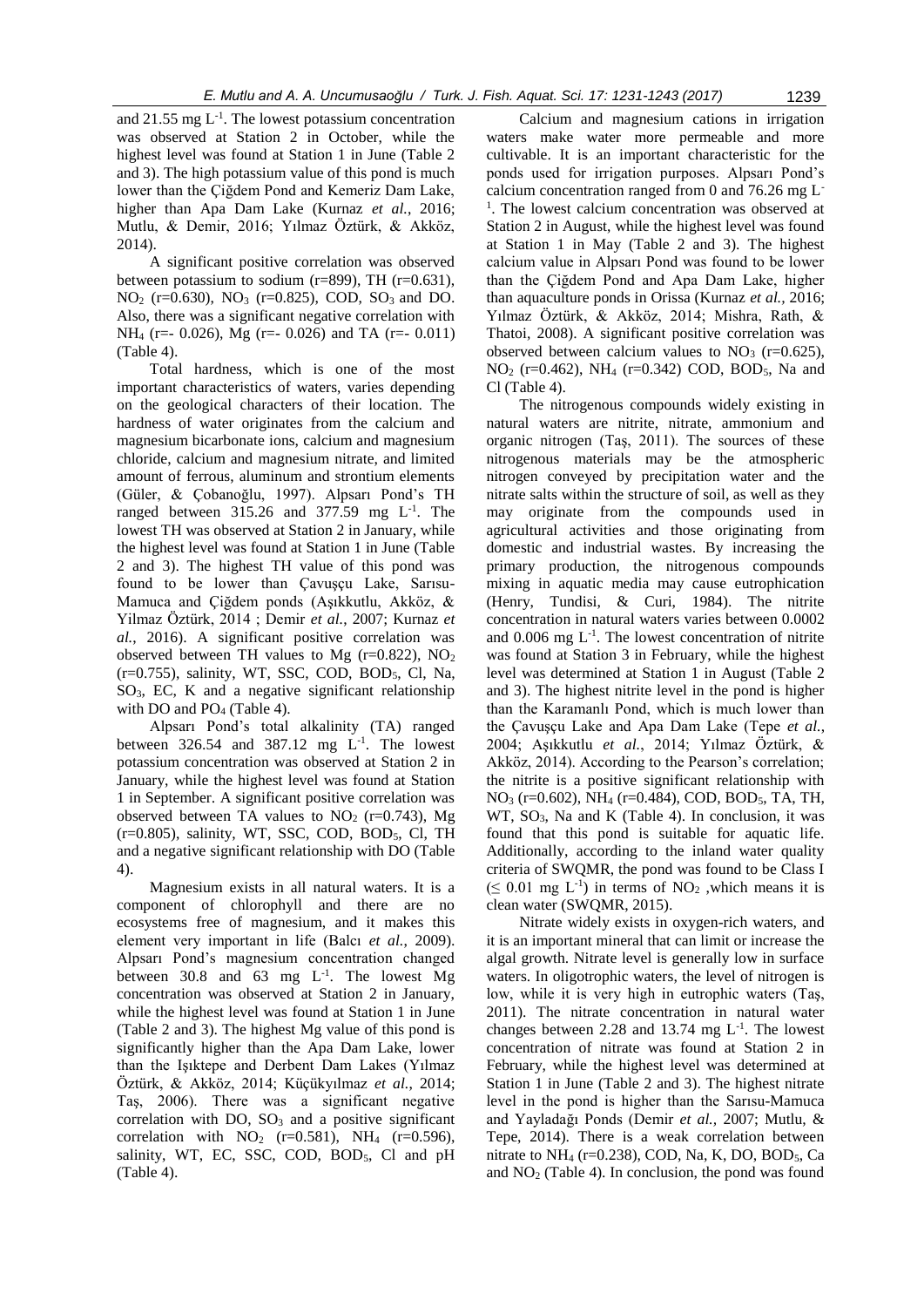to be Class III  $(<20)$  in terms of nitrate by the inland water quality criteria of SWQMR, which means it is polluted water (SWQMR, 2015).

Ammonium ion is not significantly toxic to organisms living in aquatic ecosystems. Nevertheless, it transforms into ammonium depending on high pH and temperature, and becomes toxic to fish and other creatures (Ünlü *et al.,* 2008). This pond's ammonium concentration varies between 0 and  $0.001$  mg  $L^{-1}$ . The lowest concentration of ammonium was found in all Stations 2 in January and February, while the highest level was determined at Station 1 in December (Table 2 and 3). The highest  $NH<sub>4</sub>$  level in the pond is much lower than the Yayladağı Pond and Apa Dam Lake (Mutlu, & Tepe, 2014; Yılmaz Öztürk, & Akköz, 2014). A significant positive correlation was observed between NH<sub>4</sub> to PO<sub>4</sub> (r=0.635) and Mg (r=0.596). There was a significant negative correlation with DO  $(r=-0.639)$  and  $SO_3(r=-0.235)$  (Table 4). According to the inland water quality criteria of SWQMR, the pond was found to be Class I  $( $0.2 \text{ mg } L^{-1}$ ) in terms of$ NH4, which means it is clean water (SWQMR, 2015).

Since the ferrous is used for secretion of many enzymes that are necessary for autotroph bacteria in aquatic media, this element is very important. Besides that, since it is an active element for redox, it provides significant information regarding the geochemistry of the environment. The acceptable limit is  $0.1 \text{ mg } L^{-1}$ for fresh waters (EPA, 2005). The ferrous level of Alpsarı Pond ranges between zero and  $0.006 \mu g L^{-1}$ . The lowest concentration of ferrous was found in all Stations in winter and spring, while the highest level was determined at Station 1 in October (Table 2 and 3). The ferrous level in the surface water of Maslak pond is considerably higher than this pond (Balcı *et al.,* 2009). The Çiğdem Pond's ferrous level was found to be significantly higher than this pond (Kurnaz *et al.,* 2016). According to Pearson correlation results of ferrous (Table 5); there is a positive significant relationship with Cd  $(r=0.601)$ , Hg  $(r=0.514)$  and Ni  $(r=0.674)$ . According to the inland water quality criteria of SWQMR, the pond was found to be Class I ( $\leq 300 \text{ µg } L^{-1}$ ) in terms of ferrous, which means it is clean water (SWQMR, 2015).

Copper, Cr, Cd, Zn, and Pb are among the heavy metals, and their source in fresh waters is generally anthropogenic (Weisz, 2000). Heavy metals originate from non-point sources in the waters. They may accumulate within the livers, kidneys, and muscular structures of aquatic organisms. The mean lead level of Alpsarı Pond ranged between  $0-1.80 \mu g L^{-1}$ . The lowest concentration of lead was found in all stations in December, January and February while the highest level was determined at Station 1 in June (Table 2 and 3). This pond's lead level was found to be higher than Çiğdem and Maslak ponds (Kurnaz *et al.,* 2016; Balcı *et al.*, 2009). There is a positive significant correlation

between lead values to Cu  $(r=0.880)$ , Hg  $(r=0.733)$ and Zn (r=0.800) (Table 5). According to the inland water quality criteria of SWQMR, the pond was found to be Class I  $(\leq 10 \mu g L^{-1})$  in terms of lead (SWQMR, 2015).

The copper level of Alpsarı Pond ranges from 0  $-14.0$  µg  $L^{-1}$ . The lowest level of copper was observed at all stations in winter and spring (Table 2 and 3). The highest level was found Station 1 in January. In addition, Yağlıdere Stream's water in the amount of copper is the high season is spring (Aydın Uncumusaoglu *et al.*, 2016). This pond's copper level was found to be significantly higher than Çiğdem, Maslak ponds and Kemeriz Dam Lake (Kurnaz *et al.,* 2016; Balcı *et al.,* 2009; Mutlu, & Demir, 2016). A significant positive correlation was observed between copper to Hg  $(r=0.912)$ , Zn  $(r=0.959)$  (Table 5). According to the inland water quality criteria of SWQMR, the pond was found to be Class I  $(\leq 20 \mu g)$ L<sup>-1</sup>) in terms of copper (SWQMR, 2015).

The cadmium level of Alpsarı Pond changes between zero and  $0.50 \mu g L^{-1}$ . The lowest level of Cd was observed at all stations in winter and spring. The highest level was found Station 1 in September (Table 2 and 3). The highest cadmium value is higher than the Çiğdem Pond, lower than the Kemeriz Dam Lake (Kurnaz *et al.*, 2016; Mutlu, & Demir, 2016). The Pearson correlation results of Cd (Table 5); there is a positive significant relationship with Hg  $(r=0.325)$ , Ni (r=0.347), Cu, Pb and Fe. According to the inland water quality criteria of SWQMR, the pond was found to be Class I ( $\leq$ 2 µg/L) in terms of Cd (SWQMR, 2015).

The mercury of Alpsarı Pond varies between 0.001 and 0.015  $\mu$ g L<sup>-1</sup>. The lowest Hg level was observed at Station 3 in October, while the highest level was observed at Station 1 in June (Table 2 and 3). The highest mercury value in this pond is higher than the Çiğdem Pond (Kurnaz *et al.*, 2016). There is a strong positive significant correlation between mercury to  $Zn$  (r=0.956), Ni (r=0.584), Pb, Cu and Fe (Table 5). According to the inland water quality criteria of SWQMR, the pond was found to be Class I  $(\leq 0.1 \,\mu g \, L^{-1})$  in terms of mercury (SWQMR, 2015).

The nickel level of Alpsarı Pond ranges between 2.00 and 8.00  $\mu$ g L<sup>-1</sup>. The lowest level of nickel was observed at Station 3 in October, while the highest level was observed at Station 1 in June (Table 2 and 3). The nickel value in this pond is higher than the Çiğdem Pond and Kemeriz Dam Lake (Kurnaz *et al.*, 2016; Mutlu, & Demir, 2016). A significant positive correlation was observed between nickel to Zn (r=0.486), Fe and Hg (Table 5). The inland water quality criteria of SWQMR, the pond was found to be Class I ( $\leq$ 20 µg/L) in terms of Ni (SWQMR, 2015).

The zinc level of Alpsarı Pond ranges between 6.0-30.0  $\mu$ g L<sup>-1</sup>. The lowest level of zinc was observed at all stations in February and March, while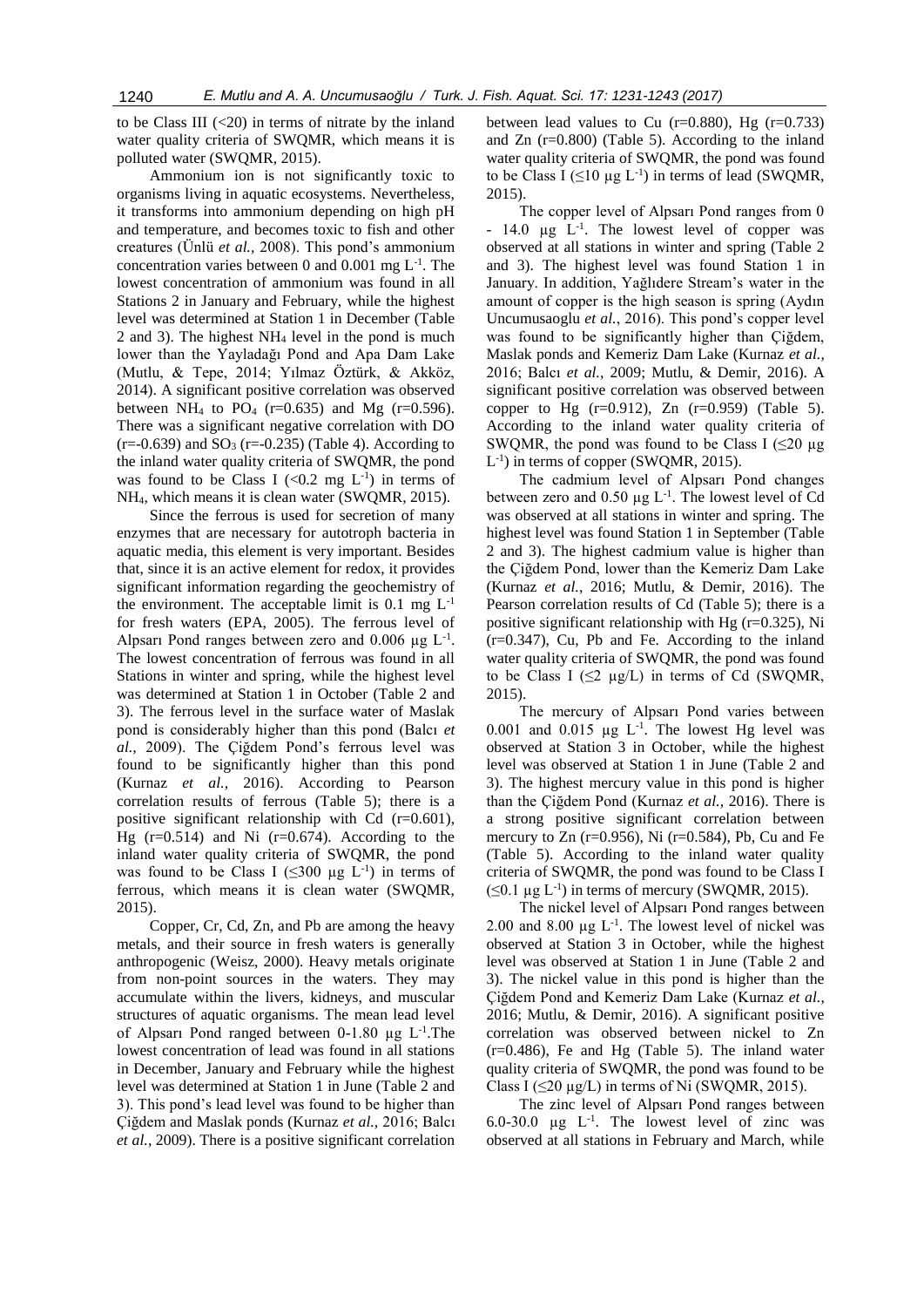the highest level was observed at Station 1and 2 in November (Table 2 and 3). The zinc level in this pond is higher than the Çiğdem, Maslak ponds (Kurnaz *et al*., 2016; Balcı *et al.,* 2009). A significant positive correlation was observed between Zn values to Pb, Cu and Hg (Table 5). According to the inland water quality criteria of SWQMR, the pond was found to be Class I ( $\leq$ 200 µg/L) in terms of zinc (SWQMR, 2015).

Based on the seasonal mean values and stations' mean values determined over 28 parameters by using water samples taken from three stations on Alpsarı Pond, the HCA analysis was performed. According to the HCA analysis based on stations' mean values, it was determined that Stations 1 and 3 have similar characteristics in terms of pollution load, so their pollutant sources are similar. The reason for the similarity of these stations is the businesses (facilities, recreational areas) around Station 1 and the stream water entry into the pond for Station 3.(Figure 2)

According to the results of HCA analysis based on seasonal mean values, the seasonal differences clustered as seen in Figure 3. Between two main clusters, the cluster dominated by winter season draws attention. This result coincides with the results of ANOVA applied to seasonal mean values (Table 3). A second cluster consists of summer and autumn seasons. It was also determined that the inter-seasonal transition occurs in the spring months (Shrestha, & Kazama, 2007).

that, in Alpsarı Pond hosting aquatic animals and being suitable for aquatic life. It is very important to maintain the water quality and sustain the ecological balance for irrigating the near agricultural lands. Major causes of concern are the fertilizers and chemicals. Considering this importance, the unconscious use of agricultural pesticides in near orchards should be prevented. HCA analysis's result coincides with the results of ANOVA applied to seasonal mean values. The leakage of domestic and animal wastes into the ponds through precipitation and/or snow waters should be eliminated, and the required measures should be taken in order to protect and improve the actual water quality level (Class I-III-IV) according to SWQMR. There are already four classes as water quality class and all classifications except class II are available. The water of the main pond is very high quality, polluted water and much polluted water respectively. We think that this study, which has reached the first information about the water quality of the Alpsarı Pond, will also be a source for further studies. In the future, research should provide for the development of non-source pollution, non-integrated pollution, modeling and monitoring, which is caused by non-agricultural production.

#### **References**

# **Conclusion**

As a result of performing analyses, it was found

- APHA. 2012. Standard Methods for examination of water and wastewater. Washington, American Public Health Association; 1360 pp.
- Aşıkkutlu, B., Akköz, C. & Yilmaz Öztürk, B. (2014). Some water quality properties of Çavuşçu Lake (Ilgın/



**Figure 2.** Dendogram (using Ward Method) shows clusters of variables (St.: Station).



**Figure 3**. Dendogram (using Ward Method) shows clusters of variables (A: Autumn, Sm:Summer, Sp:Spring and W:Winter).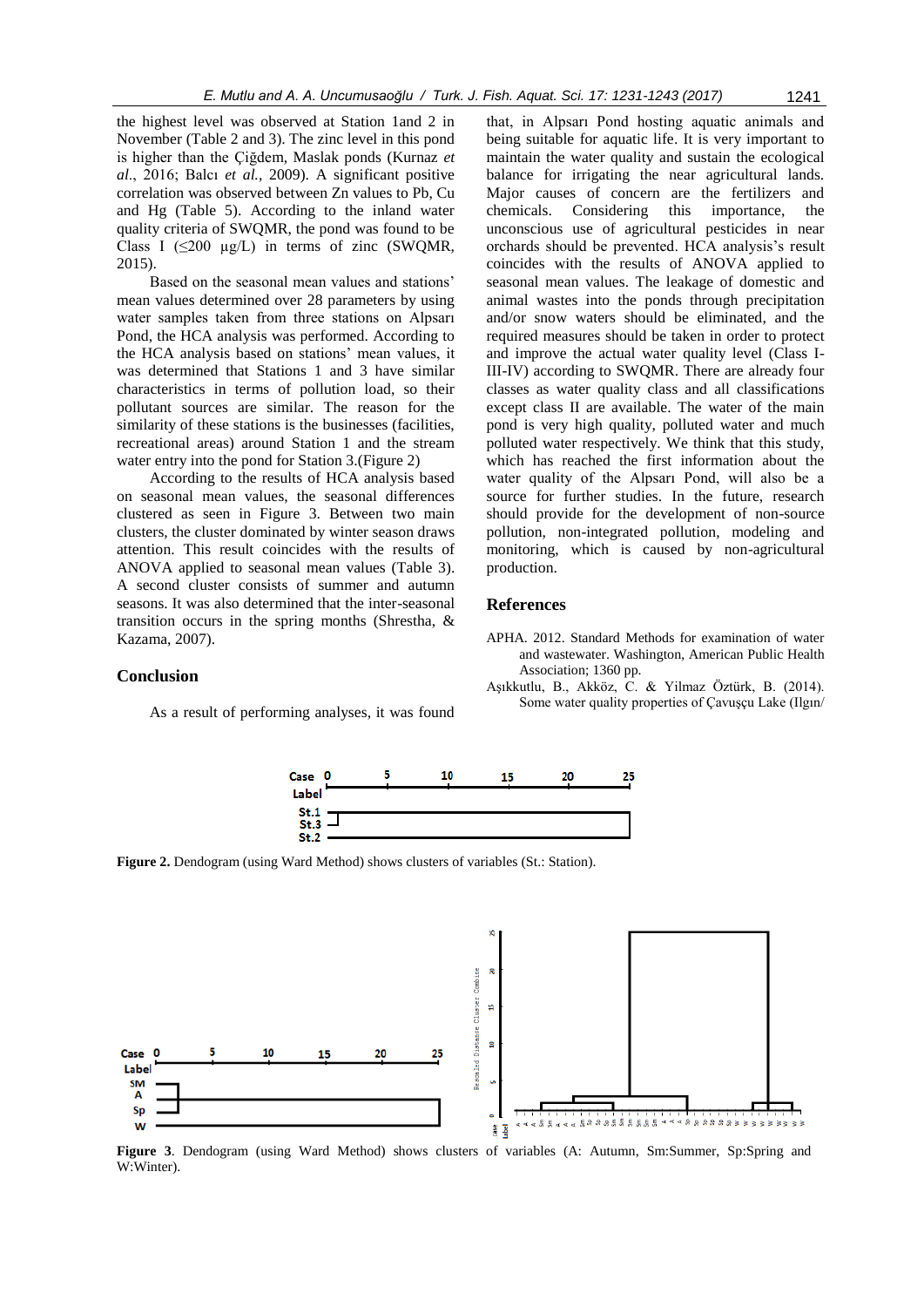Konya). *Selçuk Üniversitesi, Fen Fakültesi, Fen Dergisi*, 39, 1-9.

- Atay, D. & Pulatsü, S. (2000). Su kirlenmesi ve kontrolu. Ankara, Turkey. Faculty of Agriculture, Ankara University, 292pp.
- Atıcı, T. & Obalı, O. (1999). Susuz Göleti (Ankara) Algleri ve su kalite değerlendirmesi. *Gazi Üniversitesi, Eğitim Fakültesi Dergisi*, 19(3), 99-104.
- Aydın Uncumusaoglu, A., Sengül, U. & Akkan, T**. (**2016). Environmental contamination of heavy metals in the Yağlıdere Stream (Giresun) Southeastern Black Sea. *Fresenius Environmental Bulletin*, 25 (12), 5492- 5498.
- Bakan, G., Böke Özkoç, H.,Tülek, S., & Cüce, H. (2010). Integrated Environmental Quality Assessment of Kızılırmak River and its Coastal Environment, *Turkish Journal of Fisheries and Aquatic Sciences*, 10, 453-462. doi: 10.4194/trjfas.2010.0403
- Balcı, N. Ç., Karagüler, N. G., Yelboğa, E. & Vardar, N. (2009). Biogeochemical processes controlling metal dissolution and deposition: A case study: Biogeochemistry at Maslak pond ITU. Proceedings of I. Tıbbi Jeoloji Çalıştayı (pp 83-93), Ürgüp Belediyesi., Kültür Merkezi, Ürgüp/ Turkey.
- Brown, A.F., Can, T., Turan, B., & Williams, T. (2016). Aquaculture in Turkey. In I. Aydın & B. Akbulut (Eds.), Proceedings of International Symposium on Fisheries (pp. 23-88). Trabzon, Turkey, CFRI Press., 462 pp.
- Bhatnagar, A. & Devi, P. (2013). Water quality guidelines for the management of pond fish culture. *International Journal of Environmental Sciences*, 3 (6), 1980-2009. doi: 10.6088/ijes.2013030600019
- Bilgin, A. (2015). Evaluation of Borçka Reservoir water quality by a multivariate statistical method. *Celal Bayar Üniversitesi, Fen Bilimleri Dergisi,* 11 (2), 287-293.
- Boyd, C. E. & Tucker, C.S. (1998). Pond Aquaculture Water Quality Management. Springer Science & Business Media, 700 pp.
- Boztuğ, D., Dere, T., Tayhan, N., Yıldırım, N., Danabaş, D., Cikcikoğlu Yıldırım, N., Öztüfekçi Önal, A., Danabaş, S., Ergin, C., Uslu, G. & Ünlü, E. (2012). Physico-chemical characteristics of Uzunçayır Dam Lake (Tunceli) and water quality. *Adıyaman Üniversitesi, Fen Bilimleri Dergisi*, 2 (2), 93-106.
- Clesceri, L. S., Greenberg, A. E., Trussell, R. R., APHA, AWWA, & WPCF. (1989). Standard methods for the examination of water and wastewater. 6<sup>th</sup> Ed. Washington, DC: American Public Health Association.
- Demir, N. T., Kirkağaç, M. T., Topçu, A. T., Zencir, Ö. T., Pulatsü, S. T. & Benli, Ç. T. (2007). Water quality and trophic state of Sarısu-Mamuca Pond (Eskisehir). *Tarım Bilimleri Dergisi,* 13 (4), 385-390.
- Egemen, Ö. (2006). Su kalitesi. Ege Üniversitesi, İzmir, Turkey. Su Ürünleri Fakültesi Yayını, 150 pp.
- Brown, A.F. (2016). Fisheries Management in Turkey: A Novel Study. Trabzon, Turkey, CFRI Press., 462 pp
- Eryılmaz, H., İpek, Ş. İ. & Yalçın Çelik, B. (2012). Investigation of water quality of Borçka Dam Lake (Artvin). *Dumlupinar Üniversitesi, Fen Bilimleri Enstitüsü Dergisi*, (33), 1-8.
- Güler, İ. & Çobaoğlu, Z. (1997). Su kirliliği. Ankara, Turkey, Çevre Sağlığı Temel Kaynak Dizisi, 92 pp

Henry, R., Tundisi, J.G. & Curi, P.R. (1984). Effects of

phosphorus and nitrogen enrichment on the phytoplankton in a Tropical Reservoir. *Hydrobiologia*, (118), 177-85.

- Kannel, P.R., Lee, S., Kanel, S.R. & Khan, S.P. (2007). Chemometric application in classification and assessment of monitoring locations of an Urban River System, *Analytica Chimica Acta,* 582 (2), 390–399.
- Kazi, T.G., Arain, M.B., Jamali, M.K., Jalbani, N., Afridi, H.I., Sarfraz, R.A., Baig, J.A. & Shah A.Q. (2009). Assessment of water quality of polluted lake using multivariate statistical techniques: A case study. *Ecotoxicology and Environmental Safety*. 72, 301– 309.
- Küçükyılmaz, M, Örnekci, G., Uslu, A., Özbey, N., Şeker, T., Birici, N., Yildiz, N. & Koçer, M. (2014). Water quality of Işıktepe Dam Lake (Maden, Elazığ). *Yunus Araştırma Bülteni,* (2), 55-63.
- Kurnaz, A., Mutlu, E. & Aydin Uncumusaoğlu, A. (2016). Determination of water quality parameters and heavy metal content in surface water of Çiğdem Pond (Kastamonu/Turkey) *Turkish Journal of Agriculture - Food Science and Technology*, 4(10), 907-913
- Liu, C., Lin, K. & Kuo, Y. (2003). Application of factor analysis in the assessment of groundwater quality in a Blackfoot Disease area in Taiwan. *Science of the Total Environment*, 313 (1-3), 77-89.
- Mishra, R. I., Rath, B. I. & Thatoi, H. I. (2008). Water quality assessment of aquaculture ponds located in Bhitarkanika mangrove ecosystem, Orissa, India. *Turkish Journal of Fisheries and Aquatic Sciences*, 8, 71-77.
- Mustapha, M. K. (2008). Assessment of the water quality of Oyun Reservoir, Offa, Nigeria, using selected physico-chemical parameters. *Turkish Journal of Fisheries and Aquatic Sciences,* 8, 309-319.
- Mutlu, E. & Aydın Uncumusaoğlu, A. (2016). Physicochemical analysis of water quality of Brook Kuruçay. *Turkish Journal of Agriculture, Food Science and Technology*, 4(11), 991-998.
- Mutlu, E. & Tepe, A. Y. (2014). Evaluation of some of physical and chemical characteristics of Yayladağı Irrigation Pond (Hatay). *Alinteri Journal of Agriculture Sciences*, 27(2), 18-23
- Mutlu, E. & Demir, T. (2016). Evaluation of some physicochemical characteristics of Kemeriz Dam Lake (Zara – Sivas). *Yunus Araştırma Bülteni*, 3, 183-192.
- Nisbet, M. & Verneaux, J. (1970). Composantes chimiques des eaux courantes. Discussion et proposition de classes en tant que bases d'interpretation des analyses chimiques: *Annales De Limnologie*, 6(2), 161- 190.
- Özdemir, N. (1994). Tatlı ve tuzlu sularda alabalık üretimi: Elazığ, Turkey, Fırat Üniversitesi Yayınları, 228 pp.
- Özdemir, Ö. (2016). Application of multivariate statistical methods for water quality assessment of Karasu-Sarmisakli Creeks and Kizilirmak River in Kayseri, Turkey. *Polish Journal of Environmental Studies*, 25(3), 1149-1160.
- Polat, N., & Akkan, T. (2016). Assessment of heavy metal and detergent pollution in Giresun coastal zone, Turkey, *Fresenius Environmental Bulletin*, 25(8), 2884-2890.
- Ramazan, M., Sait, B. & Kemal, S. (2008). Investigation of some physical and chemical properties of Apa Dam Lake (Konya). *Afyon Kocatepe Üniversitesi, Fen Bilimleri Dergisi*, 2, 1-10.
- Şener, Ş., Şener, E., Davraz, A., Karagüzel, R. & Bulut, C.